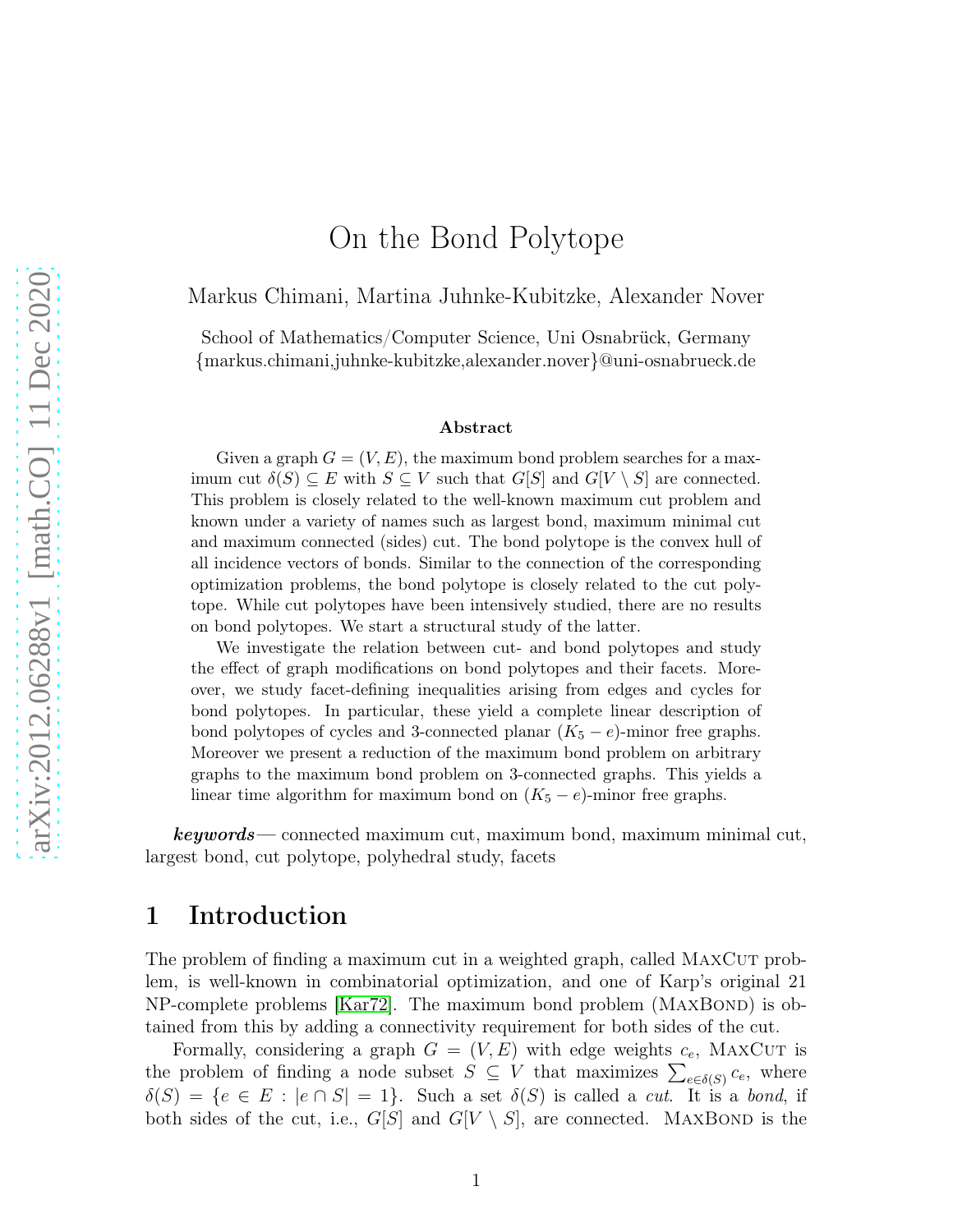problem of finding a bond  $\delta(S)$  maximizing  $\sum_{e \in \delta(S)} c_e$ . This problem is known under a variety of names including maximum minimal cut [\[EHKK19\]](#page-26-0), largest bond [\[DLP](#page-26-1)<sup>+</sup>19], connected max cut [\[Cha20\]](#page-26-2), and maximum connected sides cut problem [\[Cha17\]](#page-26-3). To avoid confusion with the maximum one-sided connected cut problem  $[DEH<sup>+</sup>20$ , [EHKK19,](#page-26-0) GHK<sup>+</sup>18, HKM<sup>+</sup>15, HKM<sup>+</sup>20 we stick to the naming maximum bond. The research on MAXBOND is driven by applications like image segmentation [\[VKR08\]](#page-27-1), forest planning [\[CCG](#page-26-5)<sup>+</sup>13], and computing market splittings  $[GKL+19]$ .

MAXBOND is known to be NP-complete [\[HV91\]](#page-27-3), even when restricted to 3connected planar graphs  $[HV91]$  or bipartite planar graphs  $[DLP<sup>+</sup>19, DEH<sup>+</sup>20,$  $[DLP<sup>+</sup>19, DEH<sup>+</sup>20,$  $[DLP<sup>+</sup>19, DEH<sup>+</sup>20,$ EHKK19. Conversely, MAXBOND is solvable in linear time on series-parallel graphs [\[Cha17\]](#page-26-3). Moreover there is an extensive study of the parameterized complexity of MAXBOND  $[DLP^+19, DEH^+20, EHKK19]$  $[DLP^+19, DEH^+20, EHKK19]$  $[DLP^+19, DEH^+20, EHKK19]$  $[DLP^+19, DEH^+20, EHKK19]$  $[DLP^+19, DEH^+20, EHKK19]$ . On the other hand, it is known that there is no constant factor approximation (if  $P \neq NP$ ) [\[DLP](#page-26-1)+19, [DEH](#page-26-4)+20].

Besides the mentioned algorithmic results there is only little knowledge on the maximum bond in a general graph: Ding, Dziobiak and Wu proved that the maximum bond in any simple 3-connected graph G with  $|V(G)| = n$  has size at least 2 17  $\sqrt{\log n}$  and conjectured that the maximum bond in such a graph has size  $\Omega(n^{\log_3 2})$ [\[DDW16\]](#page-26-6). This conjecture was verified by Flynn for several graph classes including planar graphs [\[Fly17\]](#page-26-7) but remains open in general.

In this work we consider MAXBOND from a polyhedral viewpoint. To this end we introduce the bond polytope  $BOND(G)$  which is closely related to the intensively studied cut polytope  $\text{CUT}(G)$  [\[BGM85,](#page-25-0) [BM86,](#page-26-8) [DL92a,](#page-26-9) [DL92b,](#page-26-10) [DL09,](#page-26-11) DDS16, [DS17\]](#page-26-12). The bond polytope (resp. cut polytope) is defined as the convex hull of the indicator vectors  $x^{\delta}$  of all bonds (resp. cuts)  $\delta$  in  $G$ , given by

$$
x_e^{\delta} = \begin{cases} 1, & \text{if } e \in \delta, \\ 0, & \text{else.} \end{cases}
$$

A big part of the research on cut polytopes is the investigation of facet-defining inequalities for specific graph classes such as complete graphs or circulants, see, e.g., [\[DL92a,](#page-26-9) [DL92b,](#page-26-10) [DL09,](#page-26-11) [PT92\]](#page-27-4) for an overview. This is motivated by the fact that such inequalities give rise to valid inequalities for all graphs containing their support graph. Moreover, there is an extensive study of the effect of graph modifications (such as node splitting and edge contractions) on cut polytopes and their facets [\[BM86\]](#page-26-8). Complete linear descriptions of cut polytopes are known for the classes of graphs obtained by excluding  $K_5$  or  $K_{3,3}$  as a minor [\[BM86,](#page-26-8) [CJNR19\]](#page-26-13). For  $K_5$ -minor free graphs this description is given by inequalities associated to edges and cycles [\[BM86\]](#page-26-8). Considering the polytope defined by these inequalities for an arbitrary graph G, we obtain the (semi-)metric polytope, a well studied relaxation of  $\text{CUT}(G)$ [\[DL92a,](#page-26-9) [DL92b,](#page-26-10) [DL09,](#page-26-11) DDS16, [DS17\]](#page-26-12).

In this paper, we start the structural study of bond polytopes.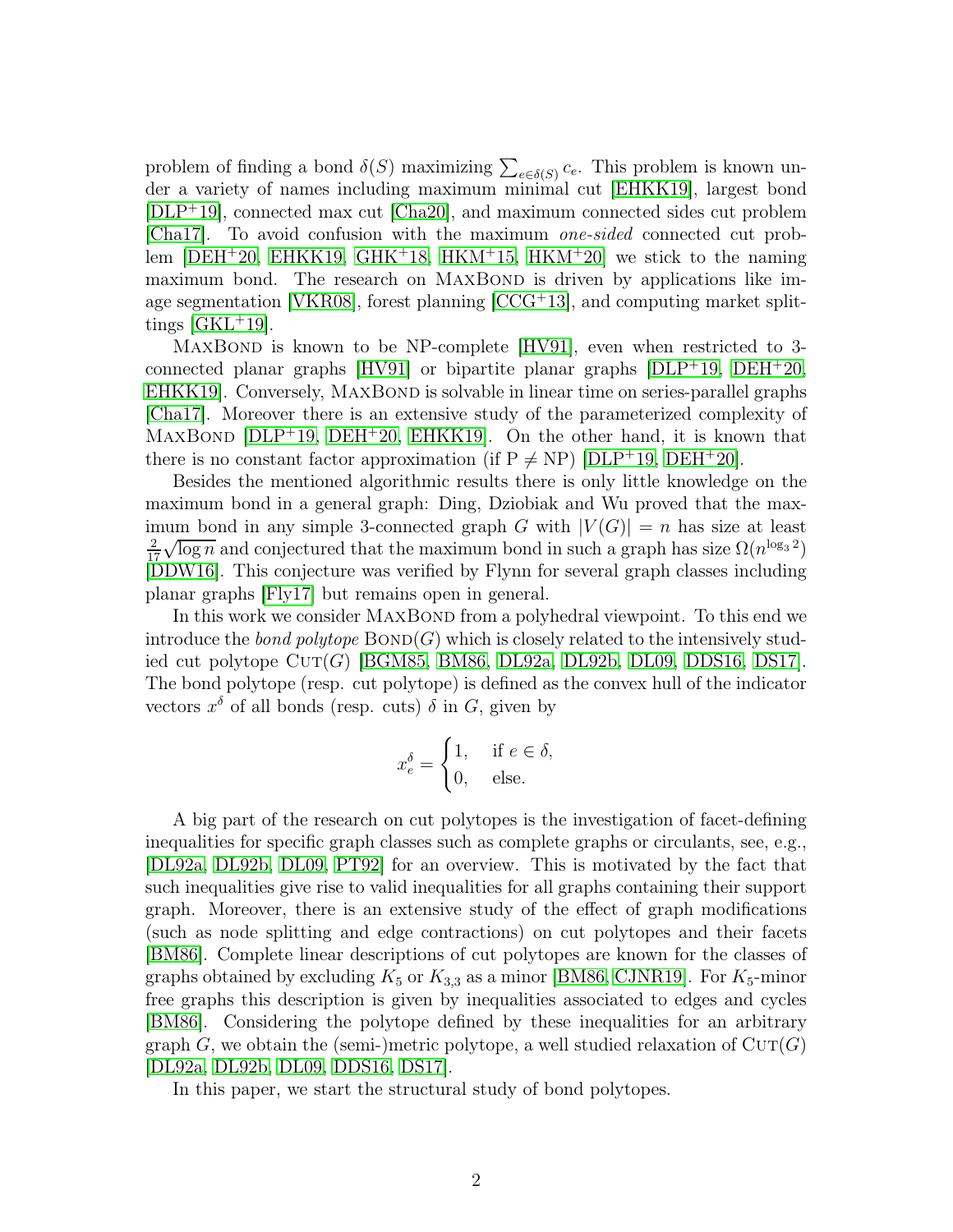Our contribution and organization of this paper. After recalling some basic definitions in Section [2,](#page-3-0) we discuss the relation of cut- and bond polytopes in Section [3.](#page-4-0) This includes the observation that several fundamental properties of cut polytopes do not carry over to bond polytopes.

In Section [4](#page-7-0) we study how graph modifications (such as node splitting and edge contraction) effect bond polytopes and their facets.

In Section [5](#page-12-0) we present an efficient (linear-time) reduction of MAXBOND on arbitrary graphs to MAXBOND on 3-connected graphs. This algorithm can be used as an argument, why one can focus on investigating bond polytopes of 3-connected graphs.

Next, we turn our attention to edge- and cycle inequalities in bond polytopes, as they are known to be highly important in cut polytopes. In Section [6](#page-15-0) we present non-interleaved cycle inequalities, a class of facet-defining inequalities arising from a special class of cycles. After this, we discuss a generalization of such inequalities as well as edge inequalities in Section [7.](#page-19-0)

We close this work by considering  $(K_5 - e)$ -minor free graphs in Section [8.](#page-22-0) We present a linear description of all bond polytopes of planar 3-connected such graphs. Combined with our reduction strategy from Section [5,](#page-12-0) we can complement this with a linear-time algorithm for such graphs, improving (and fixing, see below) the current quadratic-time algorithm.

A note on computing maximum bonds in  $(K_5 - e)$ -minor free graphs. While the main focus of our work herein is to better understand the bond polytope and its facets, our results have direct algorithmic consequences—among others, on graphs with forbidden  $(K_5-e)$ -minor. Recently, an algorithm was proposed to solve MAXBOND on such graphs in quadratic time [\[Cha20\]](#page-26-2). The key idea is to consider the graph's decomposition via 2-sums, and solving each component in quadratic time. However, the proposed algorithm's description is quite rough (e.g., it does not discuss how to efficiently obtain the 2-sum decomposition to start with) and contains a severe flaw, leading to an exponential instead of a quadratic overall running time: In [\[Cha20\]](#page-26-2) only the case of two subgraphs, joined via a 2-sum, is discussed (either their common vertices are in the same partition side or not). One can hence compute both cases for both subgraphs and find the best choice. It is never discussed how to proceed in the case of more than two components. In fact, chaining this algorithm would yield an exponential running time of the order of  $\Omega(2^c)$  for c components;  $(K_5 - e)$ -minor free graphs can have  $c \in \Theta(n)$ .

We resolve all these issues by giving an algorithm for the considered graph class that only requires linear running time.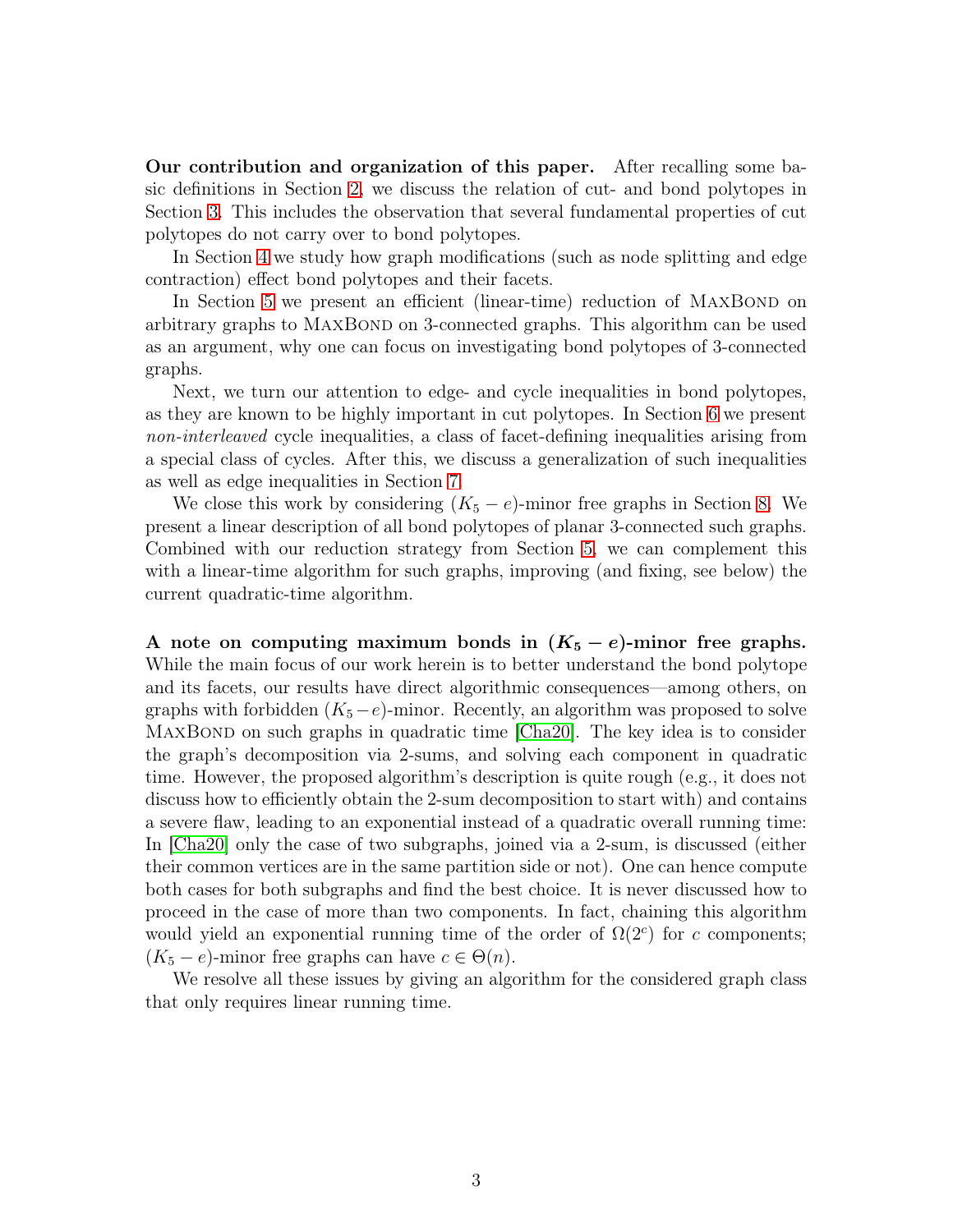#### <span id="page-3-0"></span>2 Preliminaries

In this section we provide some basic background on graphs and polytopes. Then, we recapitulate some known results on cut polytopes. For notation and results related to graphs we refer to [\[Die18\]](#page-26-14), for those related to polytopes to [\[BG09,](#page-25-1) [Zie12\]](#page-27-5).

Graphs. We only consider undirected graphs. A graph is simple, if it does neither have parallel edges, nor self-loops. Unless specified otherwise, we only consider simple connected graphs in the following. For  $k \in \mathbb{N}$ , let  $[k] = \{1, \ldots, k\}$ . Given a graph  $G = (V, E)$  we also write  $V(G)$  and  $E(G)$  for its set of nodes V and its set of edges E, respectively. For  $v, w \in V(G)$ , we let  $vw = \{v, w\}$  be the edge between v and w.

A path of length k is a sequence of edges  $e_1, \ldots, e_k$  with  $e_i = v_{i-1}v_i$  such that  $v_i \neq v_j$  for  $0 \leq i \leq j \leq k$ . Such a sequence but with  $v_0 = v_k$  is a cycle of length k; a cycle of length 3 is a *triangle*. A graph H is a *subgraph* of G, denoted by  $H \subseteq G$ , if (after possibly renaming)  $V(H) \subseteq V(G)$  and  $E(H) \subseteq E(G)$ . Given a subset  $W \subseteq V$ , the subgraph *induced* by W is the graph  $G[W] = (W, \{uv \in E : u, v \in W\})$ . If an induced subgraph forms a cycle, it is an *induced cycle* and as such *chordless*. We use  $C_n$  to denote the cycle of length n and  $K_n$  for the complete graph on n nodes. We denote the graph obtained from G by deleting vertices  $v_1, \ldots v_k$  (resp. edges  $e_1, \ldots e_k$ ) by  $G - \{v_1, \ldots, v_k\}$  (resp.  $G - \{e_1, \ldots, e_k\}$ ). If we remove a single node v (resp. edge e), we might just write  $G - v$  (resp.  $G - e$ ). The graph  $G/e$ is obtained from G by *contracting* the edge  $e = vw$ , i.e., the nodes v and w are identified, the arising self-loop is deleted and parallel edges are merged. G contains an  $H$ -minor, if  $H$  can be obtained from  $G$  by contraction and deletion of edges and vertices. Otherwise,  $G$  is  $H$ -minor-free.

G is k-connected if  $|V(G)| \geq k+1$  and for each pair of nodes  $v, w \in V(G)$  there exist k internally node-disjoint paths from  $v$  to  $w$ . 1-connected graphs, as well as the graph consisting of a single node and the empty graph are called connected. If G is connected but not 2-connected, there exists some *cut-node*  $v \in V(G)$  such that  $G - v$  is disconnected.

For two graphs G and H, their union  $G \cup H = (V(G) \cup V(H), E(G) \cup E(H))$  is disjoint if their node sets are; in this case we may write  $G \cup H$ . Assume two graphs G, H contain  $K_k$  as a subgraph, for some  $k \in \mathbb{N}_{>0}$ . The k-sum (or clique-sum) is obtained by taking the union of G and H, identifying the  $K_k$  subgraphs and possibly also removing edges contained in this specific  $K_k$ . A k-sum is *strict*, if no edges are removed. We denote the strict k-sum of G and H by  $G \oplus_k H$ . Observe, that this notation does not explicitly state the specific  $K_k$  in the question.

**Bond- and Cut Polytopes.** A *polytope P* is the convex hull of finitely many points in  $\mathbb{R}^d$ . The *dimension* of P is the dimension of its affine hull. We denote by cone(P) the *conical hull* of P. A linear inequality  $a^{\mathsf{T}} x \leq b$  where  $a \in \mathbb{R}^d$  and  $b \in \mathbb{R}$ is a valid inequality for P if it is satisfied by all points  $x \in P$ . It is homogeneous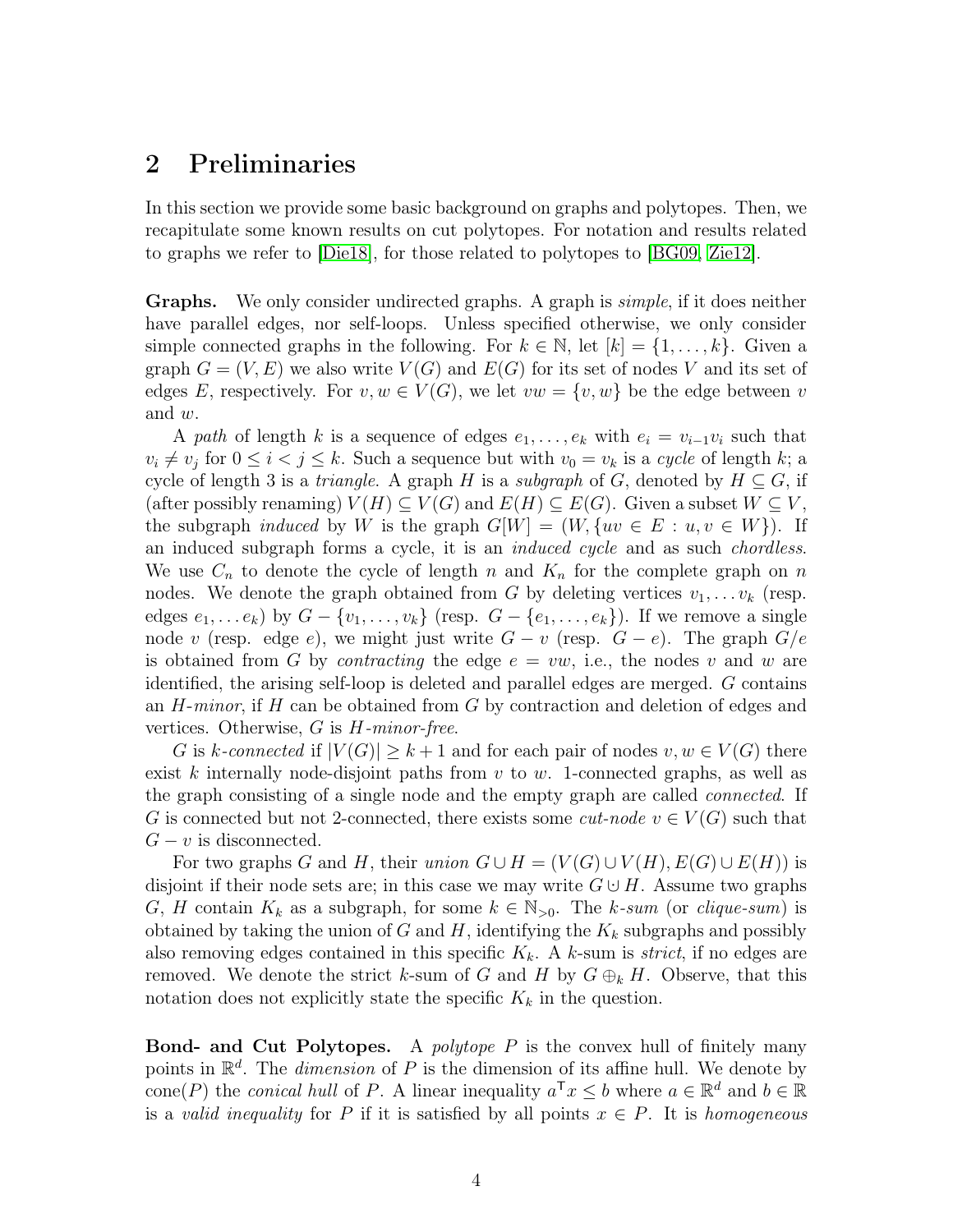if  $b = 0$  and it is *tight* if there is some  $p \in P$  with  $a^T p = b$ . We use the shorthand  ${a^{\mathsf{T}}x \leq b}$  for  ${x \in \mathbb{R}^E : a^{\mathsf{T}}x \leq b}$  and its analogon for equalities. A (proper) face of P is a (non-empty) set of the form  $P \cap \{a^T x = b\}$  for some valid inequality  $a^{\mathsf{T}}x \leq b$  with  $a \neq 0$ . Faces of dimension 0 and  $\dim(P) - 1$  are vertices and facets, respectively. For each face  $F \subseteq P$  there is a facet  $F' \subseteq P$  dominating it, i.e.,  $F \subseteq F'$ . Two vertices are *adjacent* if their convex hull is a 1-dimensional face of P. Given a face  $F \subseteq P$ , its relative interior relint(F) is the interior of F with respect to its embedding into its affine hull.

A tight inequality  $a^{\mathsf{T}} x \leq b$  is facet-defining if  $P \cap \{a^{\mathsf{T}} x = b\}$  is a facet of P. Each polytope can be represented as the bounded intersection of finitely many closed half-spaces, i.e., P admits a linear description  $P = \{x \in \mathbb{R}^d : Ax \leq b\}$  for some matrix  $A \in \mathbb{R}^{m \times d}$  and some vector  $\mathbf{b} \in \mathbb{R}^m$ . This is given, e.g., by taking the system of all facet-defining inequalities.

We now define the main objects of study in this paper. Given a graph  $G = (V, E)$ and a subset  $S \subseteq V$ , the set  $\delta = \delta_G(S) = \delta_G(V \setminus S) = \{e \in E : |e \cap S| = 1\}$  is a cut in  $G$ . We may omit the subscript when the graph is clear from the context. If  $G$  is connected, there are  $2^{|V|-1}$  pairwise different cuts. The cut  $\delta(S)$  is a bond if the two graphs  $G[S]$  and  $G - S$  are connected. To each cut  $\delta$  in G we associate its indicator vector  $x^{\delta} \in \mathbb{R}^{E}$  given by

$$
x_e^{\delta} = \begin{cases} 1, & \text{if } e \in \delta; \\ 0, & \text{else.} \end{cases}
$$

The *cut polytope*<sup>[1](#page-4-1)</sup> and the *bond polytope* of  $G$  are defined as

$$
CUT(G) = conv({xδ : δ is a cut in G}) ⊆ ℝE and
$$
  
BOND(G) = conv({x<sup>δ</sup> : δ is a bond in G}) ⊆ ℝ<sup>E</sup>, respectively.

The cut polytope has dimension  $dim(CUT(G)) = |E(G)|$  [\[BGM85\]](#page-25-0). Given a valid inequality  $a^{\mathsf{T}} x \leq b$  of  $\text{CUT}(G)$  or  $\text{BOND}(G)$  its support graph supp $(a) \subseteq G$  is the subgraph of G induced by the edge set  $\{e \in E(G) : a_e \neq 0\}.$ 

If supp $(a)$  is a single edge, the inequality is called an *edge inequality*. The *homo*geneous edge inequality associated to an edge  $e \in E(G)$  is  $-x_e \leq 0$ .

## <span id="page-4-0"></span>3 First Properties and Comparison to  $CUT(G)$

We start the study of bond polytopes by investigating their relation to cut polytopes. Afterwards we discuss whether some fundamental results on cut polytopes carry over to bond polytopes.

We first observe that since by definition  $BOND(G) \subseteq CUT(G)$  for any graph G, every facet-defining inequality of  $CUT(G)$  is valid for  $BOND(G)$ . In [\[BM86\]](#page-26-8) it was shown that 1-dimensional faces of  $CUT(G)$  can be characterized by bonds.

<span id="page-4-2"></span><span id="page-4-1"></span><sup>&</sup>lt;sup>1</sup>Sometimes in the literature the cut polytope is denoted by  $\text{CUT}^{\square}$ , while CUT denotes the cut cone [\[DL92a,](#page-26-9) [DL92b,](#page-26-10) [DL09\]](#page-26-11).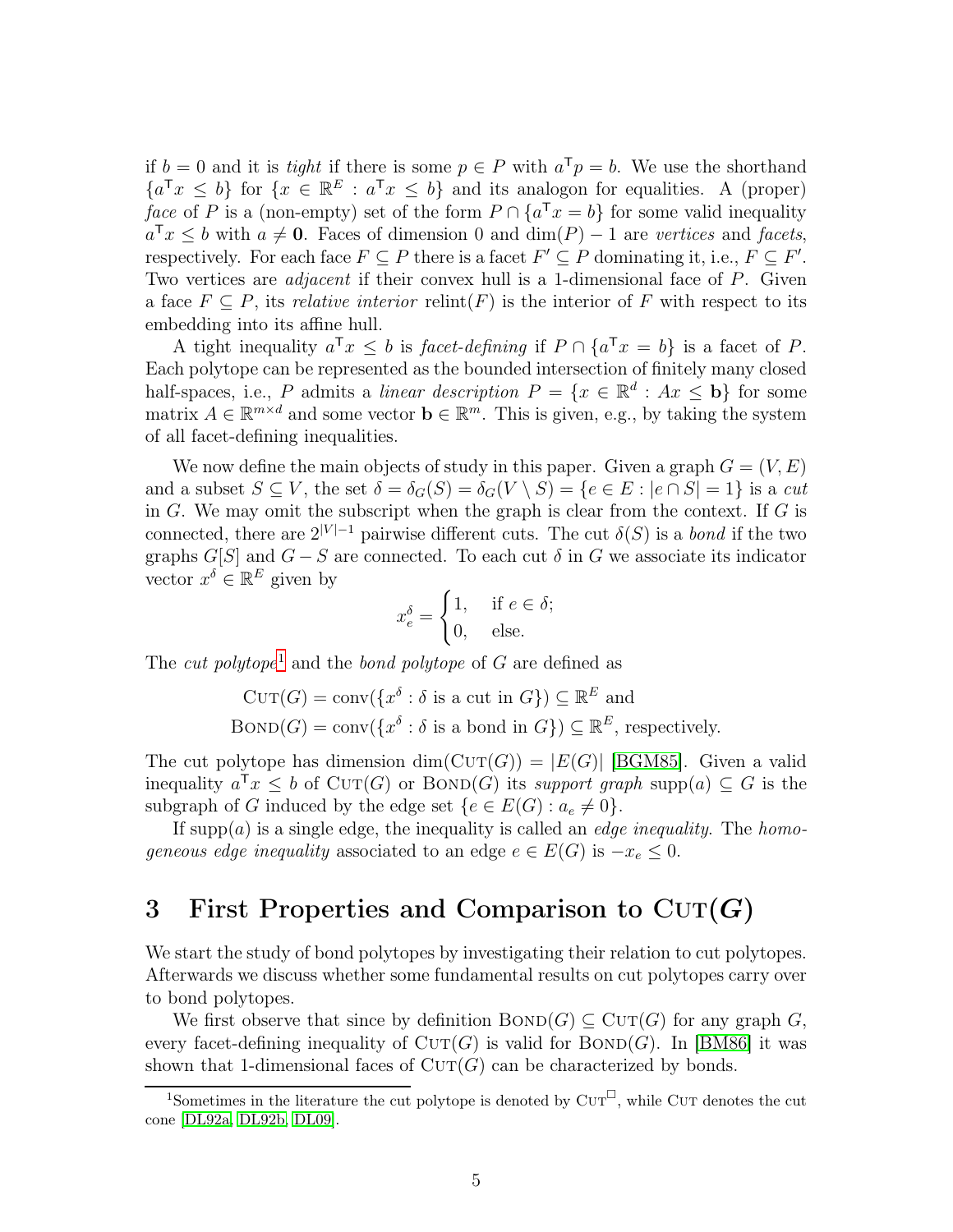**Proposition 3.1.** [\[BM86,](#page-26-8) Theorem 4.1] Let  $G = (V, E)$  be a connected graph and  $\delta, \gamma \subseteq E$  be cuts. Then  $x^{\delta}$  and  $x^{\gamma}$  are the vertices of a 1-dimensional face of  $\mathrm{CUT}(G)$ if and only if their symmetric difference  $\delta \Delta \gamma$  is a bond.

<span id="page-5-1"></span>As an almost immediate consequence we get an easy criterion for a vertex of  $CUT(G)$  being the incidence vector of a bond.

**Theorem 3.2.** Let  $G = (V, E)$  be a connected graph. Then, the following hold:

- (i) The vertices of  $BOND(G)$  are 0 and its neighbors in  $CUT(G)$ . In particular,  $cone(Cur(G)) = cone(BOND(G)).$
- (ii) dim  $BOND(G) = |E|$ .
- (iii) A homogeneous inequality  $a^{\mathsf{T}} x \leq 0$  is facet-defining for  $\text{BOND}(G)$  if and only if it is facet-defining for  $\mathrm{CUT}(G)$ .

*Proof.* Statement (i) follows directly from Proposition [3.1](#page-4-2) and the fact that  $\emptyset$  is a bond. Now, (ii) and (iii) are implied by (i). bond. Now, (ii) and (iii) are implied by  $(i)$ .

Given a graph G, an edge  $e \in E(G)$ , and a set  $S \subseteq V(G)$ , the incidence vector of  $\delta_{G-e}(S)$  is obtained from the incidence vector of  $\delta_G(S)$  by removing the coordinate corresponding to e. As a consequence  $CUT(G-e)$  is the projection of  $CUT(G)$  onto the hyperplane  $\{x_e = 0\}$ . The next example shows that this does not carry over to bond polytopes.

**Example 3.3.** For any  $e = vw \in E(K_4)$  the cut  $\delta_{K_4}(\{v, w\})$  is a bond in  $K_4$ . However,  $\delta_{K_4-e}(\lbrace v, w \rbrace)$  is a cut but no bond in  $K_4 - e$ . In particular, BOND( $K_4 - e$ ) is not the projection of  $\text{BOND}(K_4)$ .

Considering a graph G and some facet-defining inequality  $a^{\mathsf{T}} x \leq b$  of CUT(G) it is known that  $a^{\mathsf{T}} x \leq b$  is a facet of  $\text{CUT}(\text{supp}(a))$ . This is not true in general for bond polytopes as shown in the following example.

**Example 3.4.** Considering  $C_6 \subseteq K_{3,3}$ , the inequality  $\sum_{e \in E(C_6)} x_e \leq 4$  is not even tight for  $BOND(C_6)$  but facet-defining for  $BOND(K_{3,3})$ . Indeed, this example generalizes to  $C_{2n} \subseteq V_n$  for arbitrary  $n \geq 3$  (see Section [7](#page-19-0) for the definition of the Wagner graph  $V_n$ ). graph  $V_n$ ).

Conversely, it is well known that if  $H \subseteq G$  is a subgraph, the 0-lifting, i.e., the lifting by taking the induced inequality in  $\mathbb{R}^{E(G)}$ , of each valid inequality of  $\text{CUT}(H)$ is valid for  $CUT(G)$ . Again, this also does not carry over to bond polytopes.

<span id="page-5-0"></span>Example 3.5. Consider the graphs in Figure [1](#page-6-0) and denote the outer (blue) cycle by C. Then  $\sum_{e \in E(C)} x_e \leq 2$  defines a facet of BOND(G), but this inequality is not even valid for  $\text{BOND}(G + e)$ , as the (red) square nodes induce a bond  $\delta$  with  $|\delta \cap E(C)| > 2.$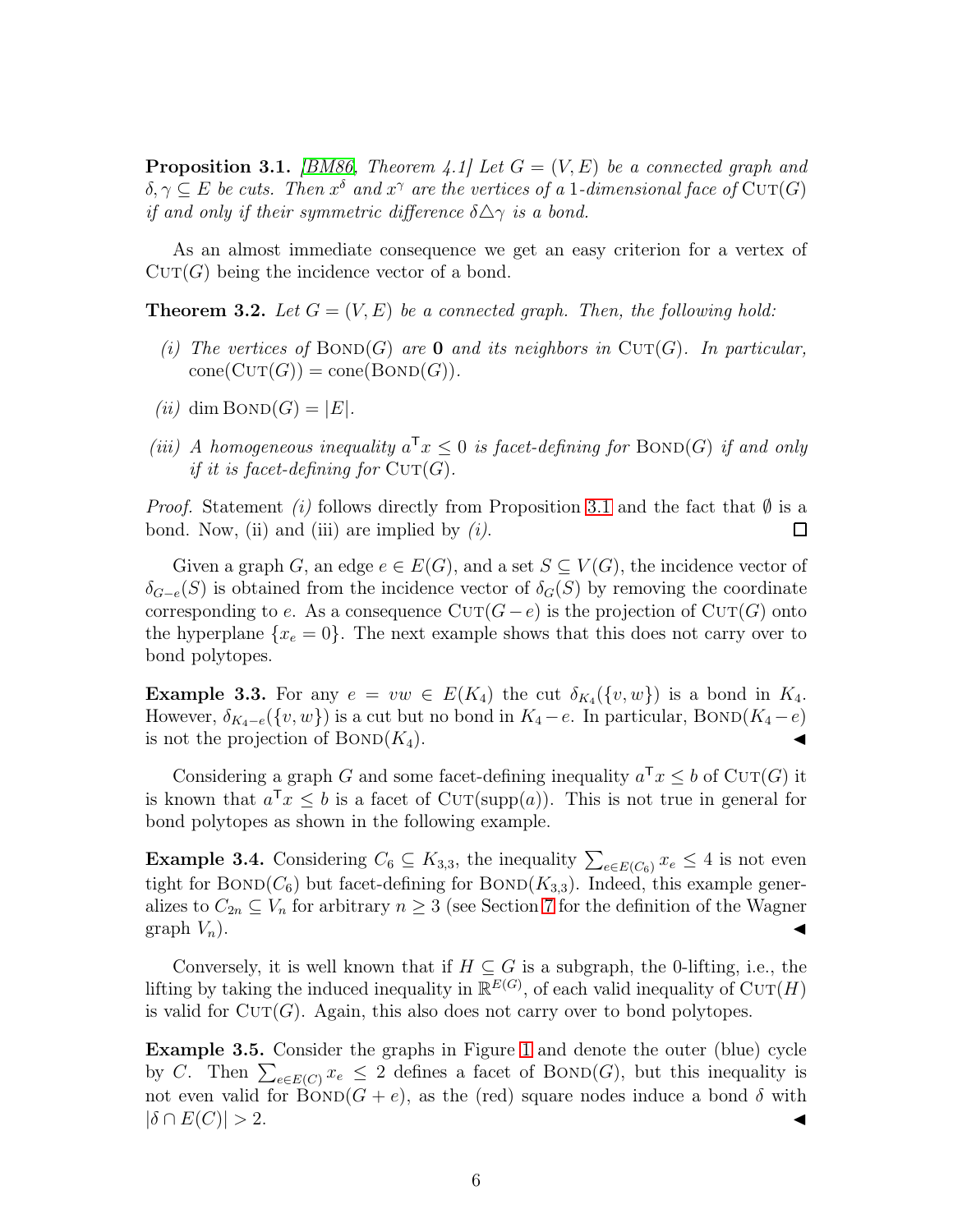<span id="page-6-0"></span>

Figure 1: Graphs from Example [3.5.](#page-5-0) Marked edges in  $G + e$  are those contained in the bond.

In contrast to this, contracting an edge e corresponds to intersecting the bond polytope with the hyperplane  $\{x_e = 0\}$  as it is the case for cut polytopes.

**Observation 3.6.** Let G be a graph and  $e \in E(G)$ . Then,  $BOND(G/e) = BOND(G) \cap$  ${x_e = 0}.$ 

The most prominent symmetries of cut polytopes are given by graph automorphisms and switchings.

**Lemma 3.7** (Switching Lemma, see [\[BM86,](#page-26-8) Corollary 2.9.]). Let  $G = (V, E)$  be a graph and  $a^{\mathsf{T}}x \leq b$  be a facet-defining inequality for  $\text{CUT}(G)$ . Let  $W \subseteq V$ , and set  $b' = b - \sum_{e \in \delta(W)} a_e$  and  $a'_e = (-1)^{\tilde{1}[e \in \delta(\tilde{W})]} \cdot a_e$  for all  $e \in E$ . Then  $(a')^{\mathsf{T}} x \leq b'$ defines a facet of  $\mathrm{CUT}(G)$ .

While graph automorphisms clearly give rise to symmetries of bond polytopes, switching does not in general:

**Observation 3.8.** Let  $G = (V, E)$  be a graph,  $W \subseteq V(G)$ , and  $a^{\mathsf{T}}x \leq b$  be facetdefining for  $BOND(G)$ . We consider the following situations:

- (i) If  $b = 0$  and  $\delta(W)$  is a bond satisfying  $a^{\mathsf{T}} x^{\delta(W)} = 0$ , switching  $a^{\mathsf{T}} x \leq b$  at W gives a facet of  $BOND(G)$ .
- (ii) If  $b = 0$  and  $\delta(W)$  is a bond with  $a^T x^{\delta} < 0$ , the inequality obtained by switching  $a^{\mathsf{T}} x \leq 0$  at W is not facet-defining for BOND(G) in general.
- (iii) If  $b \neq 0$ , switching  $a^{\mathsf{T}} x \leq b$  at a node set W does not define a facet of  $\mathrm{BOND}(G)$ in general. It might not even be valid for  $\text{BOND}(G)$  (even if  $\delta(W)$  is a bond).

*Proof.* In statement (i) we consider the switching of a homogeneous facet of  $CUT(G)$ at a solution of itself. This switching yields a homogeneous facet of  $\text{CUT}(G)$  and thus a facet of  $BOND(G)$ .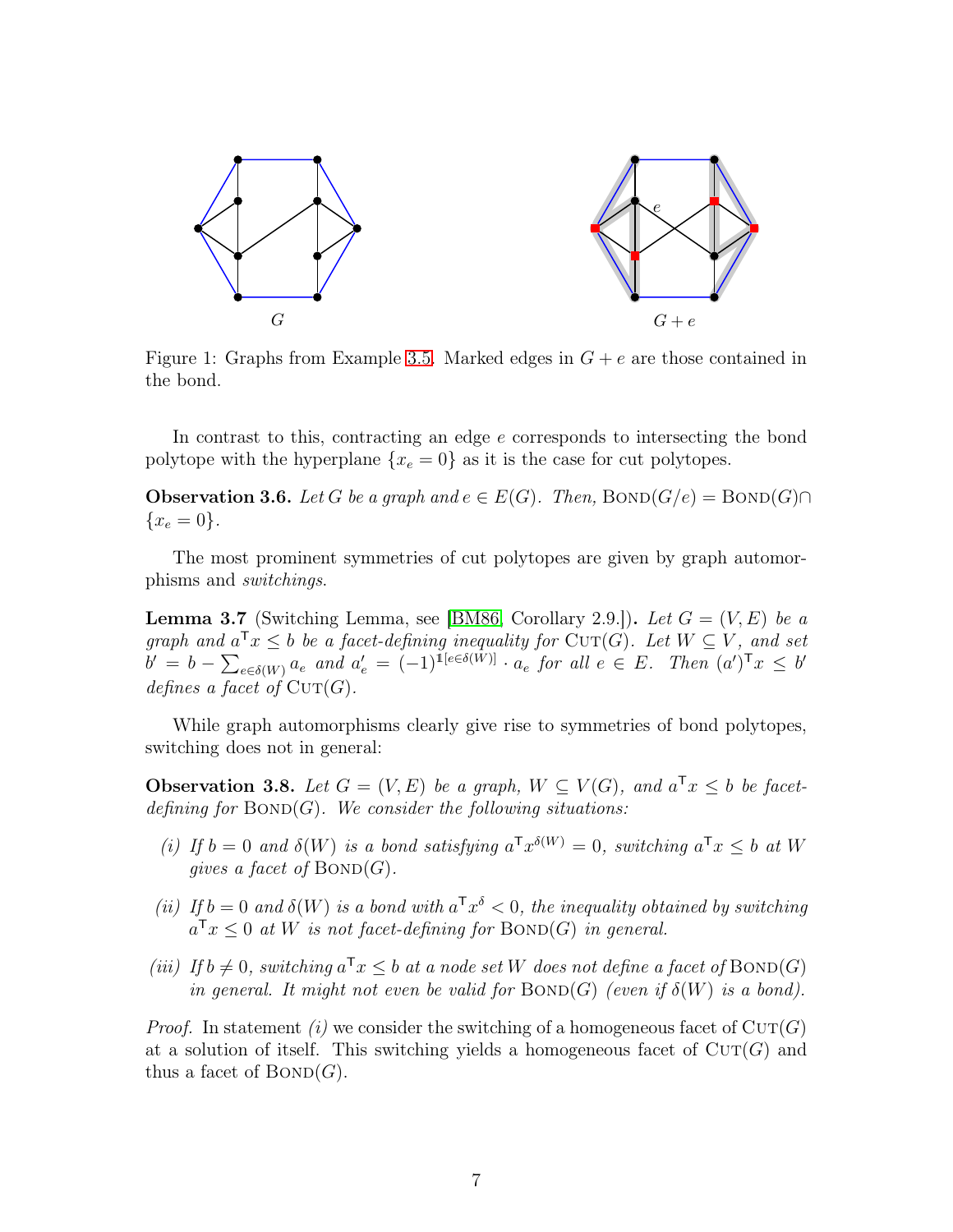Statement (ii) and (iii) can be shown via examples; we consider certain facets of BOND( $C_n$ ). The facet description of BOND( $C_n$ ) is discussed in Theorem [6.8.](#page-19-1) For statement  $(ii)$  consider the facet-defining inequality

$$
x_e - \sum_{\substack{f \in E(C_n) \\ f \neq e}} x_f \le 0.
$$

for some  $e \in E(C_n)$ . Switching this at  $\{v\}$  for some  $v \in V(C_n)$  that is not incident to e we obtain the inequality

$$
x_e + \sum_{f \in \delta(\{v\})} x_f - \sum_{\substack{f \in E(C_n) \setminus \delta(\{v\}) \\ f \neq e}} x_f \le 2.
$$

It follows directly from Theorem [6.8](#page-19-1) that the latter does not define a facet.

For statement *(iii)* consider a cycle  $C_n$  with  $n \geq 4$  and the facet-defining inequality  $\sum_{e \in E(C)} x_e \leq 2$  for BOND( $C_n$ ). Switching at an arbitrary node  $v \in V(C_n)$ gives the inequality

$$
\sum_{\substack{e \in E(C_n) \\ v \notin e}} x_e - \sum_{\substack{e \in E(C_n) \\ v \in e}} x_e \le 0.
$$

<span id="page-7-0"></span>But this is violated by  $x^{\delta({w})}$  for each  $w \in V(C_n)$  that is not adjacent to v.  $\Box$ 

#### 4 Constructing Facets from Facets

There are extensive studies considering the effect of graph operations (such as node splitting, edge subdivisions, edge contraction, and deletion of edges) on cut polytopes and their facet-defining inequalities [\[BM86\]](#page-26-8). Motivated by this, we start an investigation of the effect of such graph operations on bond polytopes and their facets.

<span id="page-7-1"></span>**Theorem 4.1** (Node splitting). Let  $G = (V, E)$  be a connected graph,  $v \in V$ , and  $a^{\mathsf{T}}x \leq b$  be facet-defining for  $\text{BOND}(G)$ . Obtain  $\overline{G} = (\overline{V}, \overline{E})$  as follows: replace v by two adjacent nodes  $v_1$  and  $v_2$  and distribute the edges incident to v arbitrarily among  $v_1$  and  $v_2$ . Set  $\varphi: \overline{E} \setminus \{v_1v_2\} \to E$  by

$$
\varphi(e) = \begin{cases} e, & \text{if } v_1, v_2 \notin e, \\ vw, & \text{if } e = v_i w \ (i = 1, 2). \end{cases}
$$

Let  $\omega$  be the value of a maximum bond in  $\overline{G}-v_1v_2$  separating  $v_1$  and  $v_2$  with respect to the edge weights given by  $a_{\varphi(e)}$ . Now, set  $\overline{a}$  by

$$
\overline{a}_e = \begin{cases} a_{\varphi(e)}, & \text{if } e \neq v_1 v_2, \\ b - \omega, & \text{if } e = v_1 v_2. \end{cases}
$$

Then  $\overline{a}^{\mathsf{T}} x \leq b$  defines a facet of  $\text{BOND}(\overline{G})$ .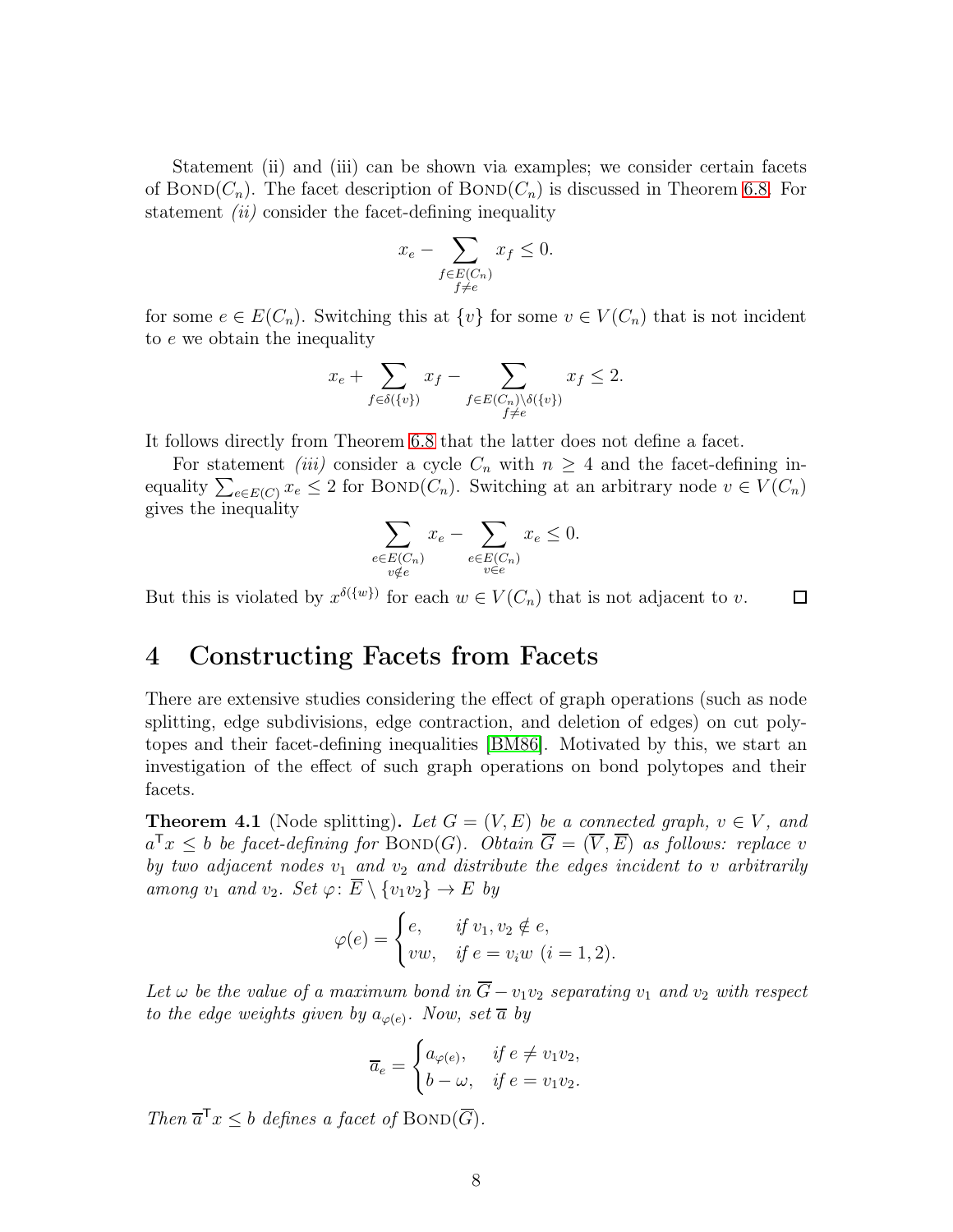*Proof.* First, we show that  $\overline{a}^T x \leq b$  is a valid inequality for  $\text{BOND}(\overline{G})$ . Each bond in  $\overline{G}$  not containing  $v_1v_2$  corresponds to a bond in G. Hence, it is easy to see that all such bonds satisfy the inequality under consideration. Now, let  $\delta \subseteq E$  be a bond with  $v_1v_2 \in \delta$ . Then

$$
\overline{a}^{\mathsf{T}} x^{\delta} = \overline{a}_{v_1 v_2} x^{\delta}_{v_1 v_2} + \sum_{\substack{e \in \overline{E} \\ e \neq v_1 v_2}} \overline{a}_e x^{\delta}_e = (b - \omega) x^{\delta}_{v_1 v_2} + \sum_{e \in E} a_e x^{\varphi(\delta)}_e \le (b - \omega) + \omega = b.
$$

It remains to show that  $\overline{a}^T x \leq b$  is indeed facet-defining. Let  $m = |E|$ . Since  $a^{\mathsf{T}}x \leq b$  defines a facet of  $\text{BOND}(G)$ , there exist  $W_1, \ldots, W_m \subseteq V$  with  $v \notin W_i$  such that  $x^{\delta_G(W_i)}$  satisfies  $a^{\mathsf{T}} x = b$  for each  $i \in [m]$  and  $x^{\delta_G(W_1)}, \ldots, x^{\delta_G(W_m)}$  are affinely independent. It is easy to see that  $\delta_i = \delta_{\overline{G}}(W_i) \subseteq \overline{E}$  is a bond (in  $\overline{G}$ ) with  $v_1v_2 \notin \delta_i$ satisfying  $\overline{a}^{\mathsf{T}} x = b$ .

Now let  $W_0 \subseteq V$  such that  $\delta_{\overline{G}-v_1v_2}(W_0)$  is a bond in  $G-v_1v_2$  separating  $v_1$ and  $v_2$  with  $\sum_{e \in \delta_{\overline{G}-v_1v_2}(W_0)} a_e = \omega$ . Hence, for  $\delta_0 = \delta_{\overline{G}}(W_0) \subseteq \overline{E}$  we have  $\overline{a}^T x^{\delta_0} =$  $\omega + a_{v_1v_2} = \omega + b - \omega = b.$  Since  $v_1v_2 \in \delta_0$  and  $v_1v_2 \notin \delta_i$  for  $1 \le i \le m$ , it is easy to see that  $x^{\delta_0}, x^{\delta_1}, \ldots, x^{\delta_m}$  are affinely independent.

**Theorem 4.2** (Replacing a node by a triangle). Let  $G = (V, E)$  be a connected graph,  $v \in V$ , and  $a^{\mathsf{T}}x \leq b$  be facet-defining for  $\text{BOND}(G)$ . Obtain  $\overline{G} = (\overline{V}, \overline{E})$ from G by replacing v by a triangle on vertices  $\{v_1, v_2, v_3\}$  and distributing the edges incident to v arbitrarily among  $v_1$ ,  $v_2$ , and  $v_3$ .

 $Set \varphi: \overline{E} \setminus \{v_1v_2, v_1v_3, v_2v_3\} \to E$  by

$$
\varphi(e) = \begin{cases} e, & \text{if } v_1, v_2, v_3 \notin e, \\ vw, & \text{if } e = v_i w \ (i \in [3]). \end{cases}
$$

For  $i = 1, 2, 3$ , let  $S_i \subseteq \overline{V}$  such that  $S_i \cap \{v_1, v_2, v_3\} = \{v_i\}$  and  $\delta_{\overline{G}}(S_i)$  is a maximum bond with respect to edge weight 0 attached to  $v_jv_k$   $(j, k \in [3])$  and  $a_{\varphi(e)}$  for each other edge e. Denote by  $\omega_i$  the weight of  $\delta_{\overline{G}}(S_i)$  with respect to these weights. Define  $\overline{a} \in \mathbb{R}^E$  by

$$
\overline{a}_e = \begin{cases}\na_{\varphi(e)}, & \text{if } e \neq v_i v_j \ (i, j \in [3]), \\
\frac{1}{2}(b - \omega_1 - \omega_2 + \omega_3), & \text{if } e = v_1 v_2, \\
\frac{1}{2}(b - \omega_1 + \omega_2 - \omega_3), & \text{if } e = v_1 v_3, \\
\frac{1}{2}(b + \omega_1 - \omega_2 - \omega_3), & \text{if } e = v_2 v_3.\n\end{cases}
$$

Then  $\overline{a}^{\mathsf{T}} x \leq b$  defines a facet of  $\text{BOND}(\overline{G})$ .

Proof. The proof of this theorem is analogous to the one of Theorem [4.1.](#page-7-1) We only have to utilize that  $x^{\delta_G(S_1)}$ ,  $x^{\delta_G(S_2)}$ ,  $x^{\delta_G(S_3)}$  all satisfy  $\overline{a}^T x = b$  and are affinely independent to all bond-vectors  $x^{\delta_{\overline{G}}(S)}$  with  $S \subseteq V$ .  $\Box$ 

<span id="page-8-0"></span>**Lemma 4.3.** Let  $G = (V, E)$  be a connected graph,  $e \in E$ , and  $a^Tx \leq b$  be facetdefining for BOND(G). Assume that  $\{a^{\mathsf{T}}x \leq b\} \neq \{-x_e \leq 0\}$  and  $a_e \neq 0$ . Then there exists some bond  $\delta$  such that  $e \in \delta$  and  $a^T x^{\delta} = b$ .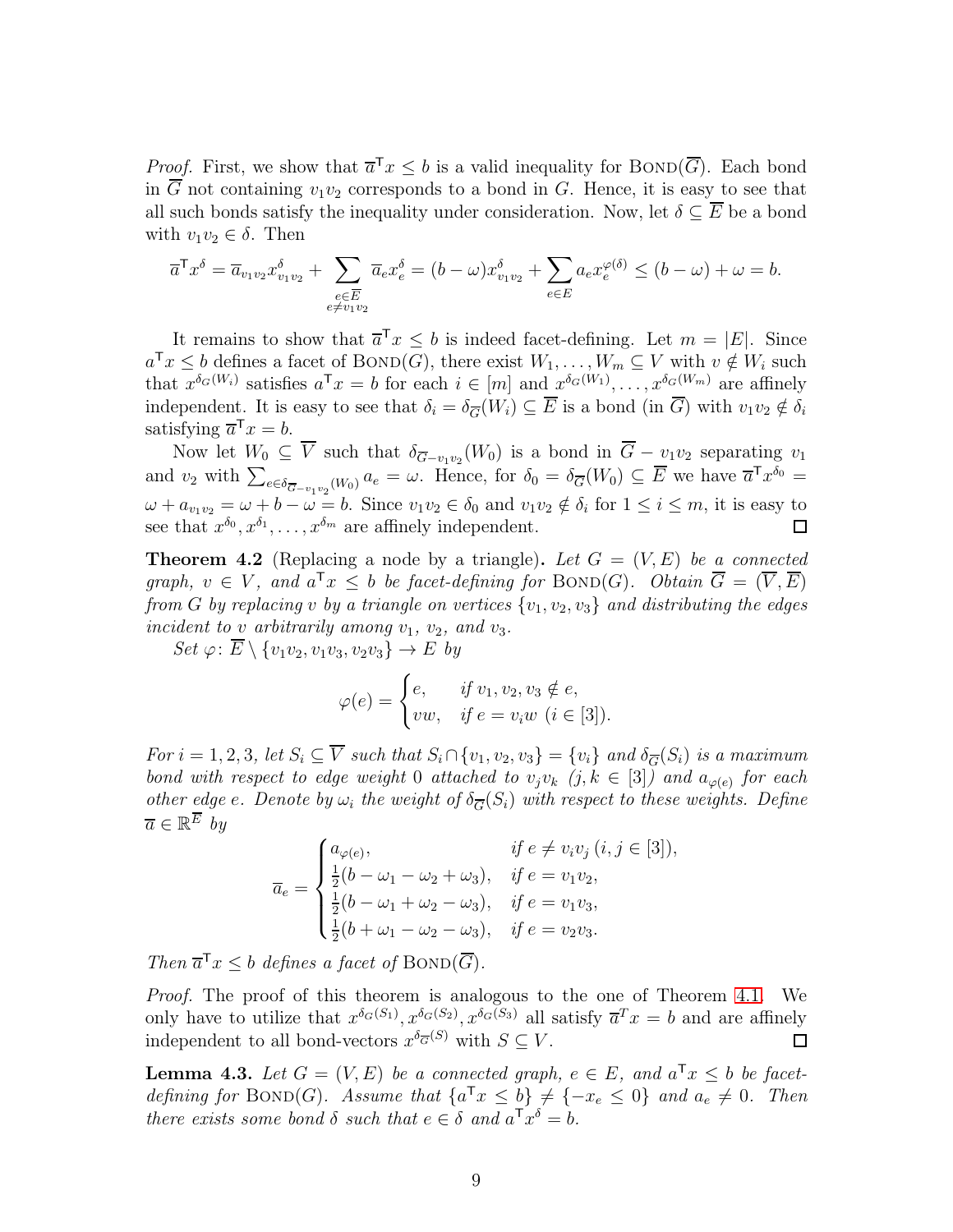*Proof.* Assume there is no such  $\delta$  and consider the inequality  $a^Tx - \lambda x_e \leq b$  for some  $\lambda > 0$ . Validity follows since  $a^{\mathsf{T}} x - \lambda x_e \le a^{\mathsf{T}} x$  for each  $x \in [0,1]^{|E|}$ . Moreover, by assumption each bond satisfying  $a^{\mathsf{T}}x = b$  satisfies  $a^{\mathsf{T}}x - \lambda x_e = b$ . Hence, both inequalities describe the same face of  $\text{BOND}(G)$  contradicting  $a^{\mathsf{T}} x \leq b$  being facetdefining. □

**Theorem 4.4** (Subdividing an edge). Let  $G = (V, E)$  be a connected graph and  $a^{\mathsf{T}}x \leq b$  be <u>facet-defining</u> for  $\text{BOND}(G)$ . Let  $e = vw \in E$  with  $a_e \leq \frac{b}{2}$  $\frac{b}{2}$ .

Obtain  $\overline{G} = (\overline{V}, \overline{E})$  by splitting e into  $e_1 = v\overline{v}$  and  $e_2 = \overline{v}w$  (for a new node  $\overline{v}$ ). For  $f \in \overline{E}$  set

$$
\overline{a}_f = \begin{cases} a_f, & \text{if } f \in E, \\ a_e, & \text{if } f \in \{e_1, e_2\}. \end{cases}
$$

Then  $\overline{a}^{\mathsf{T}} x \leq b$  is facet-defining for  $\text{BOND}(\overline{G})$ .

*Proof.* For each cut  $\delta \subseteq \overline{E}$  in  $\overline{G}$  we have  $|\delta \cap \{e_1, e_2\}| \leq 1$  or  $\delta = \delta_{\overline{G}}(\overline{v})$ . Hence, it is easy to see that  $\overline{a}^{\mathsf{T}} x \leq b$  is valid for  $\text{BOND}(\overline{G})$ .

Since  $a^{\mathsf{T}} x \leq b$  is facet-defining for  $\text{BOND}(G)$  there exist  $U_1, \ldots, U_m \subseteq V$  (m =  $|E|$ ) such that each  $\delta_G(U_i)$  is a bond in G satisfying  $a^{\mathsf{T}} x^{\delta(U_i)} = b$ . We may assume  $v \in U_i$  for all  $i \in [m]$ . Setting  $U_i = U_i \cup {\overline{v}}$  it is easy to see that  $\delta_i = \delta_{\overline{G}}(U_i)$  is a bond satisfying  $\overline{a}^T x^{\delta_i} = b$ . Note that  $e_1 \notin \delta_i$  for each  $i \in [m]$ . By Lemma [4.3](#page-8-0) there exists  $U_0 \subseteq V$  such that  $v \in U_0$ ,  $w \notin U_0$ , and  $a^{\mathsf{T}} x^{\delta_G(U_0)} = b$ . We conclude that  $e_1 \in \delta_{\overline{G}}(U_0)$  and thus,  $x^{\delta_{\overline{G}}(U_0)}$ ,  $x^{\delta_1}, \ldots, x^{\delta_m}$  are affinely independent. Hence,  $\overline{a}^{\mathsf{T}} x \leq b$ is facet-defining for  $BOND(\overline{G})$ .

Iteratively applying this theorem yields the following corollary:

**Corollary 4.5** (Replacing an edge by a path). Let  $G = (V, E)$  be a connected graph and  $a^{\mathsf{T}} x \leq b$  be facet-defining for  $\text{BOND}(G)$ . Let  $e = vw \in E$  and assume that  $a_e \leq \frac{b}{2}$  $rac{b}{2}$ .

 $O$ *btain*  $\overline{G} = (\overline{V}, \overline{E})$  by subdividing e into edges  $e_1, \ldots, e_k$  for arbitrary  $k \in \mathbb{N}$ ,  $k \geq 2$ . For  $f \in \overline{E}$  set

$$
\overline{a}_f = \begin{cases} a_f, & \text{if } f \in E, \\ a_e, & \text{if } f \in \{e_1, \dots, e_k\}. \end{cases}
$$

Then  $\overline{a}^{\mathsf{T}} x \leq b$  is facet-defining for  $\text{BOND}(\overline{G})$ .

Next, we consider the inverse, i.e., the replacement of an induced path by an edge. To this end, we start by investigating coefficients of facet-defining inequalities on edges contained in induced paths.

<span id="page-9-0"></span>**Lemma 4.6.** Let  $G = (V, E)$  be a connected graph,  $P \subseteq G$  be an induced path,  $a^{\mathsf{T}} x \leq b$  be facet-defining for  $\mathrm{BOND}(G)$ , and  $\mathcal E$  be the set of all bonds  $\delta$  in  $G$  satisfying the equality  $a^{\mathsf{T}} x^{\delta} = b$ . Assume that  $E(P) \cap \text{supp}(a) \neq \emptyset$  and  $\{a^{\mathsf{T}} x \leq b\} \neq \{-x_e \leq 0\}$ for each  $e \in E(P)$ . Then: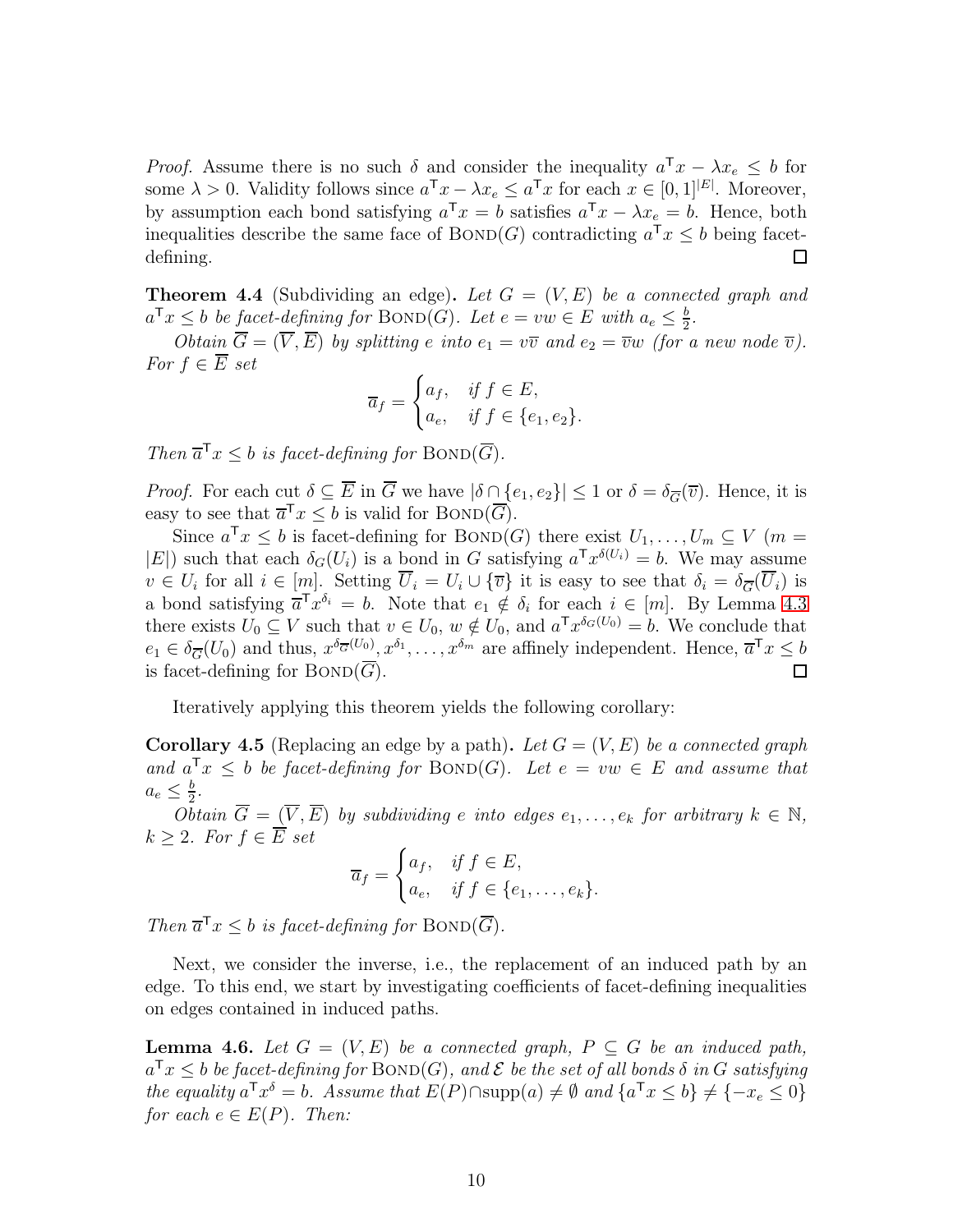- (i) If  $|\delta \cap E(P)| \leq 1$  for all  $\delta \in \mathcal{E}$ , we have  $a_e = a_f$  for all  $e, f \in E(P)$ .
- (ii) If there exists some  $\delta^* \in \mathcal{E}$  with  $|\delta^* \cap E(P)| = 2$ , we have either  $a_e = a_f$  for all  $e, f \in E(P)$  or there is a unique  $e^* \in E(P)$  such that  $a_{e^*} > a_e$  and  $a_e = a_f$ for all  $e, f \in E(P) \setminus \{e^*\}.$

In particular, we always have  $a_e \neq 0$  for some  $e \in E(G) \setminus E(P)$  or  $\max_{e \in E(P)} a_e > 0$ .

*Proof.* By [\[Zie00,](#page-27-6) Theorem 5] we may assume  $a \in \mathbb{Z}^E$  and since  $0 \in \text{BOND}(G)$ we have  $b \in \mathbb{Z}_{\geq 0}$ . Let  $M = \max_{e \in E(P)} \{a_e\}$  and  $e^* \in E(P)$  with  $a_{e^*} = M$ . Set  $N = \max_{e \in E(P) \setminus \{e^*\}} \{a_e\}$  and define  $c \in \mathbb{R}^E$  by

$$
c_e = \begin{cases} a_e, & \text{if } e \notin E(P), \\ M, & \text{if } e = e^*, \\ N, & \text{else.} \end{cases}
$$

Note that we might have  $M = N$ . Let  $\delta$  be an arbitrary bond in G. If  $\delta \cap E(P) = \emptyset$ , we have  $a^T x^{\delta} = c^T x^{\delta} \leq b$ . If  $|\delta \cap E(P)| = \{f\}$  for some  $f \in E(P)$ , we consider the bond  $\delta' = (\delta \setminus \{f\}) \cup \{e^*\}$  and obtain  $c^T x^{\delta} = a^T x^{\delta'} \leq b$ . If  $|\delta \cap E(P)| = 2$ , we consider the bond  $\delta' = (\delta \setminus (\delta \cap E(P))) \cup \{e^*, f^*\}\)$  for some  $f^* \in E(P)$  with  $a_{f^*} = N$ and obtain  $c^{\mathsf{T}} x^{\delta} = a^{\mathsf{T}} x^{\delta} \leq b$ . Hence,  $c^{\mathsf{T}} x \leq b$  is valid for BOND(G). Since  $a^{\mathsf{T}} x \leq b$ can be obtained from  $c^{\mathsf{T}} x \leq b$  by adding homogeneous edge inequalities, we have either  $c = a$  or  $c = 0$ . The latter case implies that  $a^{\mathsf{T}} x \leq b$  is a homogeneous edge inequality contradicting the assumption.

Thus, in the following we can assume that  $a = c$ . Then, statement *(ii)* follows from the previous discussion. To prove statement (i) assume, that  $|\delta \cap E(P)| \leq 1$ for all  $\delta \in \mathcal{E}$  and assume that  $m < M$ . Defining  $d \in \mathbb{R}^E$  by

$$
d_e = \begin{cases} a_e, & \text{if } e \notin E(P), \\ M, & \text{if } e = e^*, \\ m+1, & \text{else,} \end{cases}
$$

we show that  $a^{\mathsf{T}} x \leq b$  cannot be facet-defining for  $\text{BOND}(G)$ . Similar as above, we have  $d^{\mathsf{T}} x^{\delta} \leq b$  for all bonds  $\delta$  with  $|\delta \cap E(P)| \leq 1$ .

Since  $P$  is an induced path, a bond in  $G$  contains at most 2 edges from  $P$ . Hence, it remains to prove validity for all bonds picking 2 edges from P. To this end, let  $\delta$ be such a bond. By assumption we have  $a^Tx^{\delta} < b$  and thus, since both values are integers it follows that  $b - 1 \ge a^T x^{\delta} = M + N$ . Hence,  $d^T x^{\delta} = M + N + 1 \le b$ . Since  $d = 0$  would imply that  $a^{\mathsf{T}} x \leq b$  is a homogeneous edge inequality,  $d^{\mathsf{T}} x \leq b$ defines a proper face of BOND(G). Thus,  $d^Tx \leq b$  dominates  $a^Tx \leq b$  contradicting the assumption that the latter inequality is facet-defining.

The "in particular"-part holds since otherwise  $a^{\mathsf{T}} x \leq b$  is dominated by homogeneous edge inequalities.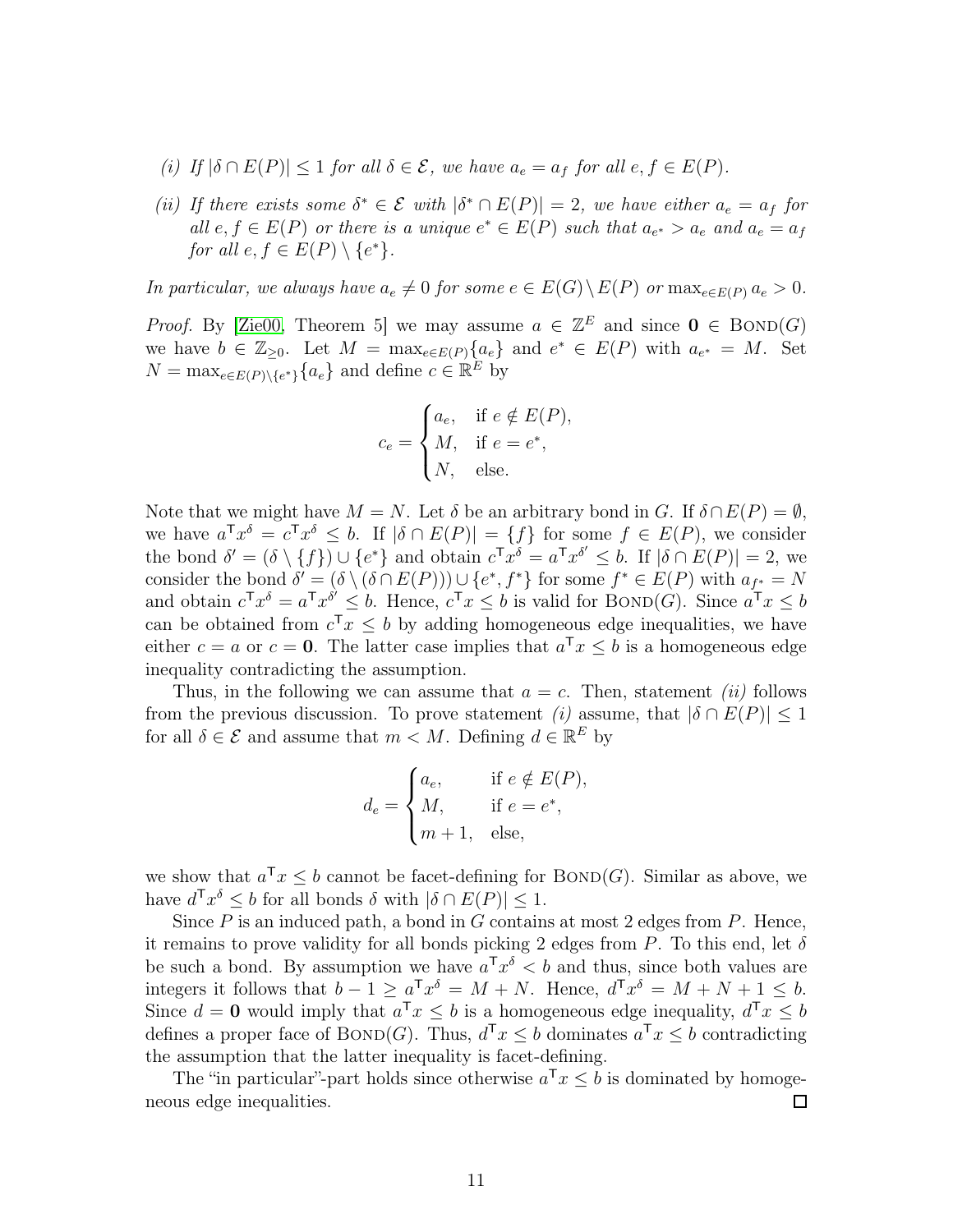Example 4.7. Indeed, all cases of the previous lemma can occur. We may see this considering facet-defining inequalities of  $BOND(C_n)$ , which are formally discussed later in Theorem [6.8.](#page-19-1) Let  $e \in E(C_n)$ , and consider the facet-defining inequalities

<span id="page-11-1"></span><span id="page-11-0"></span>
$$
\sum_{e \in E(C_n)} x_e \le 2 \quad \text{and} \tag{4.1}
$$

$$
x_e - \sum_{\substack{f \in E(C_n) \\ f \neq e}} x_f \le 0. \tag{4.2}
$$

An example for statement  $(i)$  is given by inequality  $(4.2)$  and an arbitrary induced path P not containing e. For the first case of statement (ii) consider inequality  $(4.1)$ and an arbitrary induced path  $P \subseteq C_n$ ; for the second case consider inequality [\(4.2\)](#page-11-0) and an induced path  $P \subseteq C_n$  with  $e \in E(P)$ .

Given the previous lemma, we are now prepared to investigate, how replacing a path by an edge effects facet-defining inequalities of bond polytopes.

**Theorem 4.8** (Replacing a path by an edge). Let  $G = (V, E)$  be a connected graph,  $a^{\mathsf{T}}x \leq b$  be facet-defining for  $\text{BOND}(G)$ , and P be an induced path in G. Denote by  $\mathcal E$  the set of all bonds  $\delta$  in G satisfying the equality  $a^T x^{\delta} = b$ . Assume that  ${a^{\mathsf{T}}x \le b} \neq {-x_e \le 0}$  for each  $e \in E(P)$  and either there exist  $e, f \in E(P)$  with  $a_e \neq a_f$  or there exists no bond  $\delta \in \mathcal{E}$  with  $|\delta \cap E(P)| = 2$ .

Let  $\overline{G} = (\overline{V}, \overline{E})$  be obtained from G by replacing P by a single edge p. Set  $M = \max_{e \in E(P)} \{a_e\}$  and define  $\overline{a} \in \mathbb{R}^E$  by

$$
\overline{a}_e = \begin{cases} a_e, & \text{if } e \in E, \\ M, & \text{if } e = p. \end{cases}
$$

Then  $\overline{a}^{\mathsf{T}} x \leq b$  defines a facet of  $\text{BOND}(G)$ .

*Proof.* Let  $\pi: \mathbb{R}^E \to \mathbb{R}^E$  be the projection given by

$$
\pi(x)_e = \begin{cases} x_e, & \text{if } e \neq p, \\ \sum_{e \in E(P)} x_e, & \text{if } e = p. \end{cases}
$$

If there is no  $\delta^* \in \mathcal{E}$  with  $|\delta^* \cap E(P)| = 2$ , it is straight forward to see that for each bond  $\delta \in \mathcal{E}$  we have  $\pi(x^{\delta}) \in \text{BOND}(\overline{G})$  and  $\overline{a}^{\mathsf{T}}\pi(x^{\delta}) = b$ . Thus,

$$
\dim\left(\{\overline{a}^{\mathsf{T}}x = b\} \cap \text{BOND}(\overline{G})\}\right) \ge \dim\left(\{a^{\mathsf{T}}x = b\} \cap \text{BOND}(G)\right) - (|E(P)| - 1) \\
= |E| - 1 - (|E(P)| - 1) = |\overline{E}| - 1.
$$

Since  $a^{\mathsf{T}}x \leq b$  was facet-defining, we have  $\overline{a} \neq \overline{0}$ . Moreover, since BOND( $\overline{G}$ ) has dimension  $|\overline{E}|$ , we have  $\{\overline{a}^{\mathsf{T}}x = b\} \cap \text{BOND}(\overline{G}) \neq \text{BOND}(\overline{G})$  yielding that  $\overline{a}^{\mathsf{T}}x \leq b$  is facet-defining.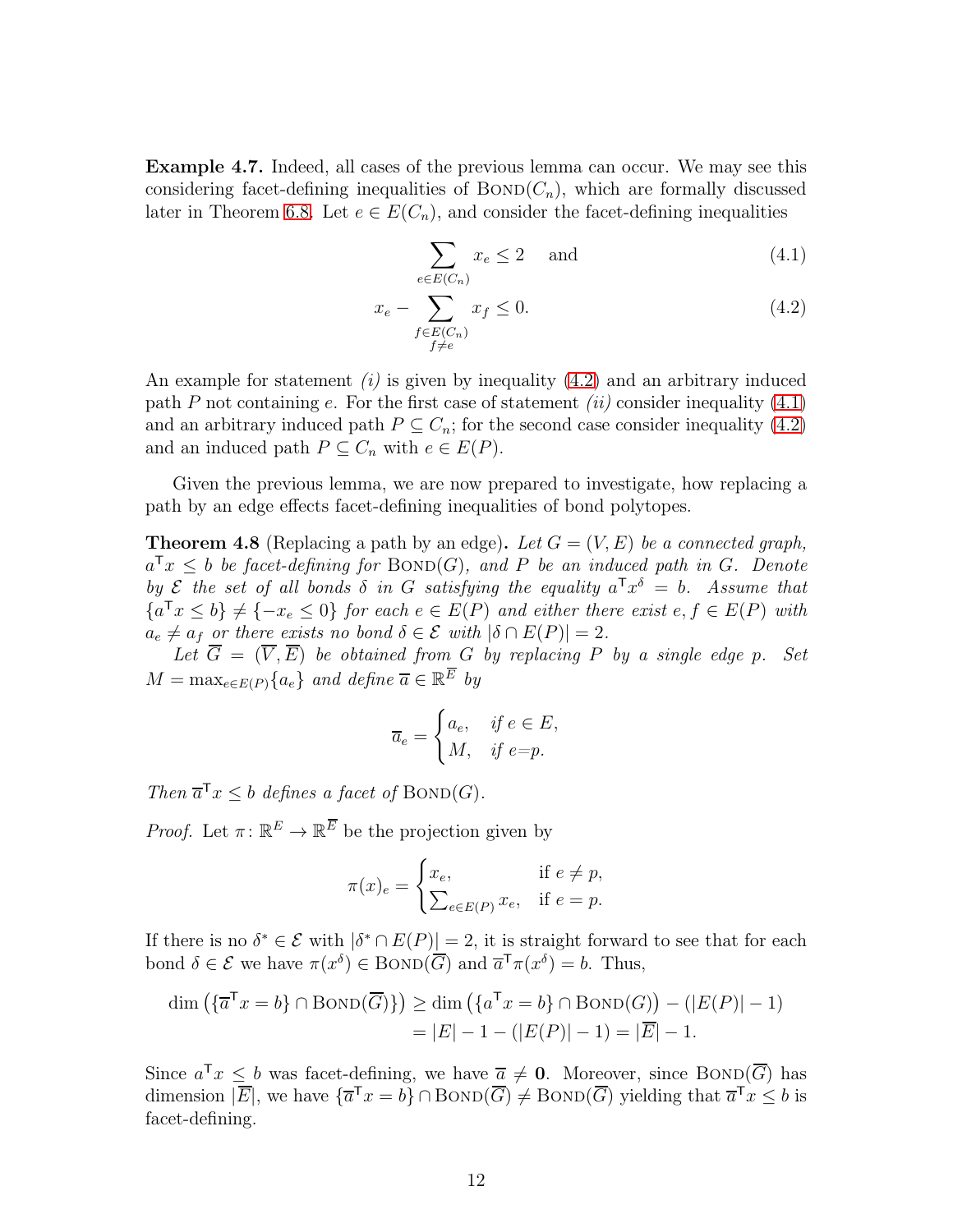Now, assume there exists a bond  $\delta^* \in \mathcal{E}$  with  $|\delta^* \cap E(P)| = 2$  and edges  $e, f \in$  $E(P)$  with  $a_e \neq a_f$ . By Lemma [4.6,](#page-9-0) there exists a unique edge  $e^* \in E(P)$  with  $a_{e^*} > a_f$  for all  $f \in E(P) \setminus \{e^*\}$  and we have  $a_e = a_f$  for all  $e, f \in E(P) \setminus \{e^*\}$ . Note that for each bond  $\delta \in \mathcal{E}$  with  $\delta \cap E(P) \neq \emptyset$  we have  $e^* \in \delta$ . Thus, there are exactly  $|E(P)| - 1$  such bonds with  $|\delta \cap E(P)| = 2$ . Since  $\delta \cap E(P) = \{e^*\}$  for all bonds with  $|\delta \cap E(P)| = 1$ , applying  $\pi$  on all bonds  $\delta$  with  $a^T x^{\delta} = b$  and  $|\delta \cap E(P)| \leq 1$ yields a  $(|\overline{E}|-1)$ -dimensional face of BOND( $\overline{G}$ ). Thus,  $\overline{a}^T x \leq b$  is facet-defining for  $BOND(\overline{G})$ .  $\Box$ 

<span id="page-12-2"></span>We close this section by discussing a bond polytope version of [\[BM86,](#page-26-8) Lemma 2.5]:

**Lemma 4.9.** Let  $G = (V, E)$  be a connected graph and  $a^T x \leq b$  be a valid inequality for BOND(G). Moreover, let  $pq \in E$  and let  $S \subsetneq V \setminus \{p,q\}.$ 

If  $\delta(S)$ ,  $\delta(S \cup \{p\})$ ,  $\delta(S \cup \{q\})$ , and  $\delta(S \cup \{p,q\})$  are bonds satisfying  $a^{\mathsf{T}}x = b$ , then  $a_{pq} = 0$ .

*Proof.* One can re-use the proof of [\[BM86,](#page-26-8) Lemma 2.5] by simply replacing "cut" with "bond". □

The cut version [\[BM86,](#page-26-8) Lemma 2.5] of the above lemma turns out to be a powerful tool when applied to cut versions of the other above lemmata and theorems in this section: It allows the addition of further edges to the graph while retaining the facet-defining properties of the inequalities under consideration. In the context of bond polytopes, however, there often may not exist a set S yielding the required bonds (in contrast to cuts). Nonetheless, although not as versatile as its cut version, the lemma will still be crucial in later proofs.

#### <span id="page-12-0"></span>5 Reduction to 3-connectivity

We show that MAXBOND can be reduced in linear time to 3-connected graphs. While a (similar) reduction was already proposed in [\[Cha20\]](#page-26-2), it contained a gap, leading to an exponential running time. Both our reduction and the one in [\[Cha20\]](#page-26-2) is based on the following observation. For completeness we give a full proof.

<span id="page-12-1"></span>**Observation 5.1** (Bonds over clique sums). Let  $G = G_1 \oplus_k G_2$  with  $k \in [2]$  and  $\delta_G \subseteq E(G)$  be a bond. Let  $\delta_i = \delta_G \cap E(G_i)$  for  $i \in [2]$ .

- (i) If  $k = 1$ , then  $\delta_i = \delta_G$  and  $\delta_{3-i} = \emptyset$  for either  $i = 1$  or 2.
- (ii) If  $k = 2$ , let e be the unique edge in  $E(G_1) \cap E(G_2)$ . Either  $e \in \delta(G)$  and each  $\delta_i$  is a bond in  $G_i$  or  $e \notin \delta_G$  and  $\delta_G = \delta_i$  for either  $i = 1$  or 2.

*Proof.* We prove statement (ii). It is then straight forward to verify statement (i). Let  $V(G_1) \cap V(G_2) = \{v_1, v_2\}, e = v_1v_2$ , and  $S \subseteq V(G)$  such that  $\delta_G = \delta_G(S)$ .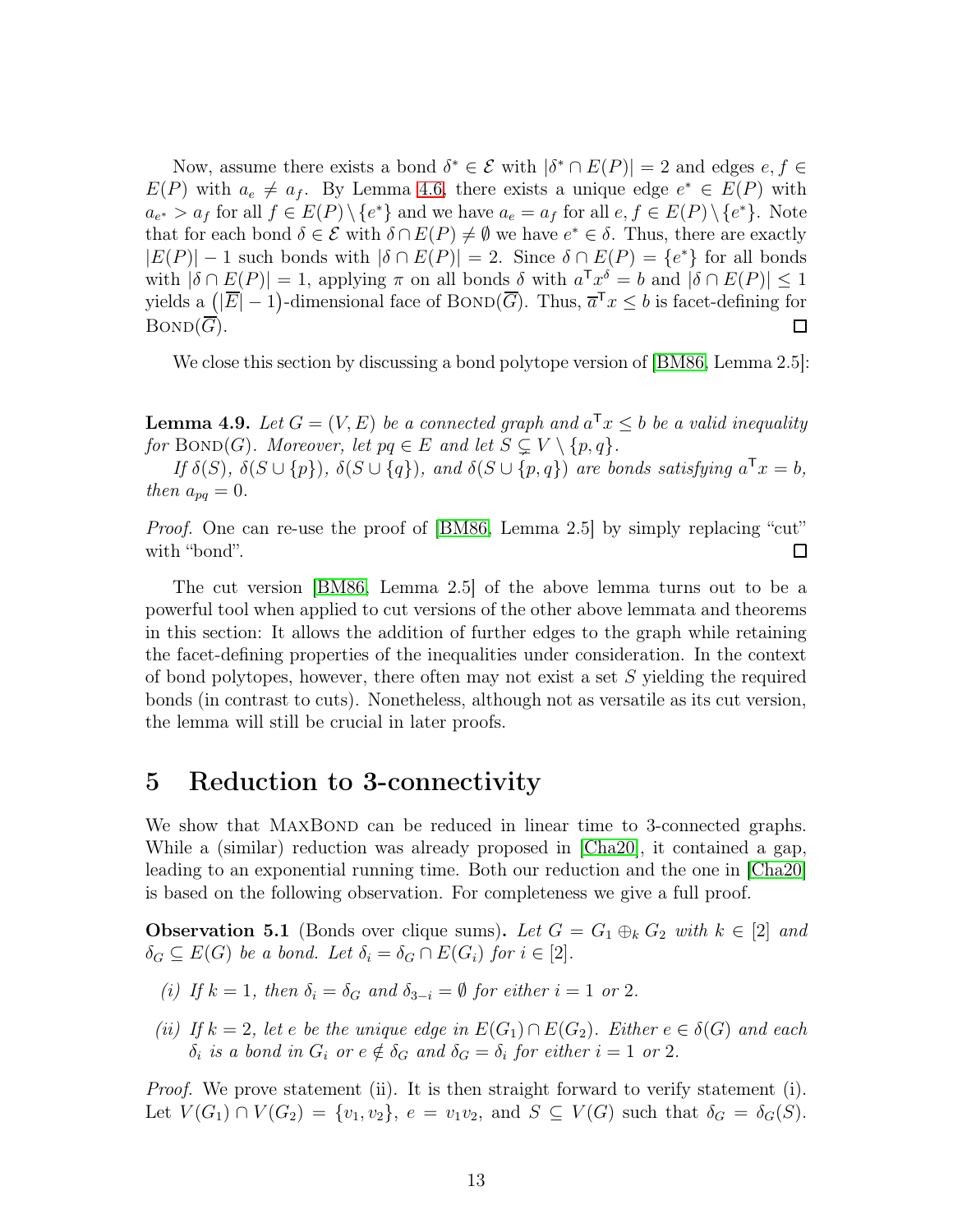Setting  $S_i = S \cap V(G_i)$  and  $\delta_i = \delta_{G_i}(S_i)$  for  $i = 1, 2$  we have  $\delta_G = \delta_1 \cup \delta_2$ . Clearly,  $\delta_1$ (resp.  $\delta_2$ ) is a bond in  $G_1$  (resp.  $G_2$ ) and we have  $v_1v_2 \in \delta_G$  if and only if  $v_1v_2 \in \delta_1$ and  $v_1v_2 \in \delta_2$ . It only remains to show that  $v_1v_2 \notin \delta_G$  implies  $\delta_1 = \emptyset$  or  $\delta_2 = \emptyset$ . If  $v_1v_2 \notin \delta$ , we may assume  $v_1, v_2 \in S$ . Since  $G-v_1v_2 = (G_1-v_1v_2) \cup (G_2-v_1v_2)$  there cannot be  $w_1, w_2 \in V(G) \setminus S$  with  $w_i \in V(G_i)$  because  $G-S$  would be disconnected.<br>Thus,  $V(G_i) \subseteq S$  and  $\delta_G$  is a bond in  $G_{3-i}$  for either  $i = 1$  or 2. Thus,  $V(G_i) \subseteq S$  and  $\delta_G$  is a bond in  $G_{3-i}$  for either  $i = 1$  or 2.

In order to use this observation algorithmically, we first have to discuss how to efficiently find (and work with) the necessary decomposition of an arbitrary graph into its 2-sum components.

Let  $G = (V, E)$  be a 2-connected multigraph (i.e., we allow parallel edges) and let the nodes  $\{v, w\}$  be a *split pair* in G, i.e.,  $G - \{v, w\}$  is disconnected or there are parallel edges connecting v and w. The *split classes* of  $\{v, w\}$  are given by a partition  $E_1, \ldots, E_k$  of E such that two edges are in a common split class if and only if there is a path between them neither containing  $v$  nor  $w$  as an internal node. As G is 2-connected, it is easy to see that  $v$  and  $w$  are both incident to every split class. For a split class C let  $\overline{C} = E \setminus C$ . A Tutte split replaces G by the two multigraphs  $G_1 = (V(C), C \cup \{e\})$  and  $G_2 = (V(\overline{C}), \overline{C} \cup \{e\})$ , provided that  $G_1 - e$  or  $G_2 - e$ remains 2-connected. Thereby,  $e$  is a new *virtual* edge connecting  $v$  and  $w$ . Observe that this operation may yield parallel edges. Iteratively splitting multigraphs via Tutte splits gives the unique 3-connectivity decomposition of G. Its components, the so-called *skeletons*, can be partitioned into the following sets: a set  $S$  of cycles, a set P of edge bundles (two nodes joined by at least 3 edges), and a set R of simple 3-connected graphs. See, e.g., [\[Tut66,](#page-27-7) [HT73\]](#page-27-8).

We use a data structure to efficiently consider the components of the 3-connectivity decomposition of G. The SPR-tree  $T = T(G)$  has a node for each element in S, P, and R [\[dBT96,](#page-26-15) [CH17\]](#page-26-16)<sup>[2](#page-13-0)</sup>. For a node  $\alpha \in V(T)$ , let  $H_{\alpha}$  denote its corresponding skeleton. Two nodes  $\alpha, \beta \in V(T)$  are adjacent if and only if  $H_{\alpha}$  and  $H_{\beta}$  share a virtual edge. G can be reconstructed from T by taking the non-strict 2-sum of components whenever their corresponding nodes are adjacent in T. Following this interpretation, P-nodes containing a non-virtual edge represent strict 2-sums of their adjacent components of the decomposition. T has only linear size and can be computed in  $\mathcal{O}(|E|)$  time [\[HT73\]](#page-27-8).

<span id="page-13-1"></span>**Theorem 5.2.** MAXBOND on arbitrary graphs can be solved in the same time complexity as on (simple) 3-connected graphs.

*Proof.* Let G be an arbitrary graph and  $c_e$  denote the edge weight of  $e \in E(G)$ . We denote by  $\omega(G)$  the weight of a maximum bond in G. Moreover, let  $p(m) \in \Omega(m)$ be the running time of MAXBOND on 3-connected graphs with  $m$  edges.

If G is not 2-connected, we can find a decomposition  $G = G_1 \oplus_1 \cdots \oplus_1 G_k$ into 2-connected graphs  $G_1, \ldots, G_k$  in linear time with simple depth-first search.

<span id="page-13-0"></span><sup>&</sup>lt;sup>2</sup>The data structure is also known as  $SPQR-tree$ . However, the originally proposed nodes of type Q (as well as the tree's orientation) have often turned out to be superfluous.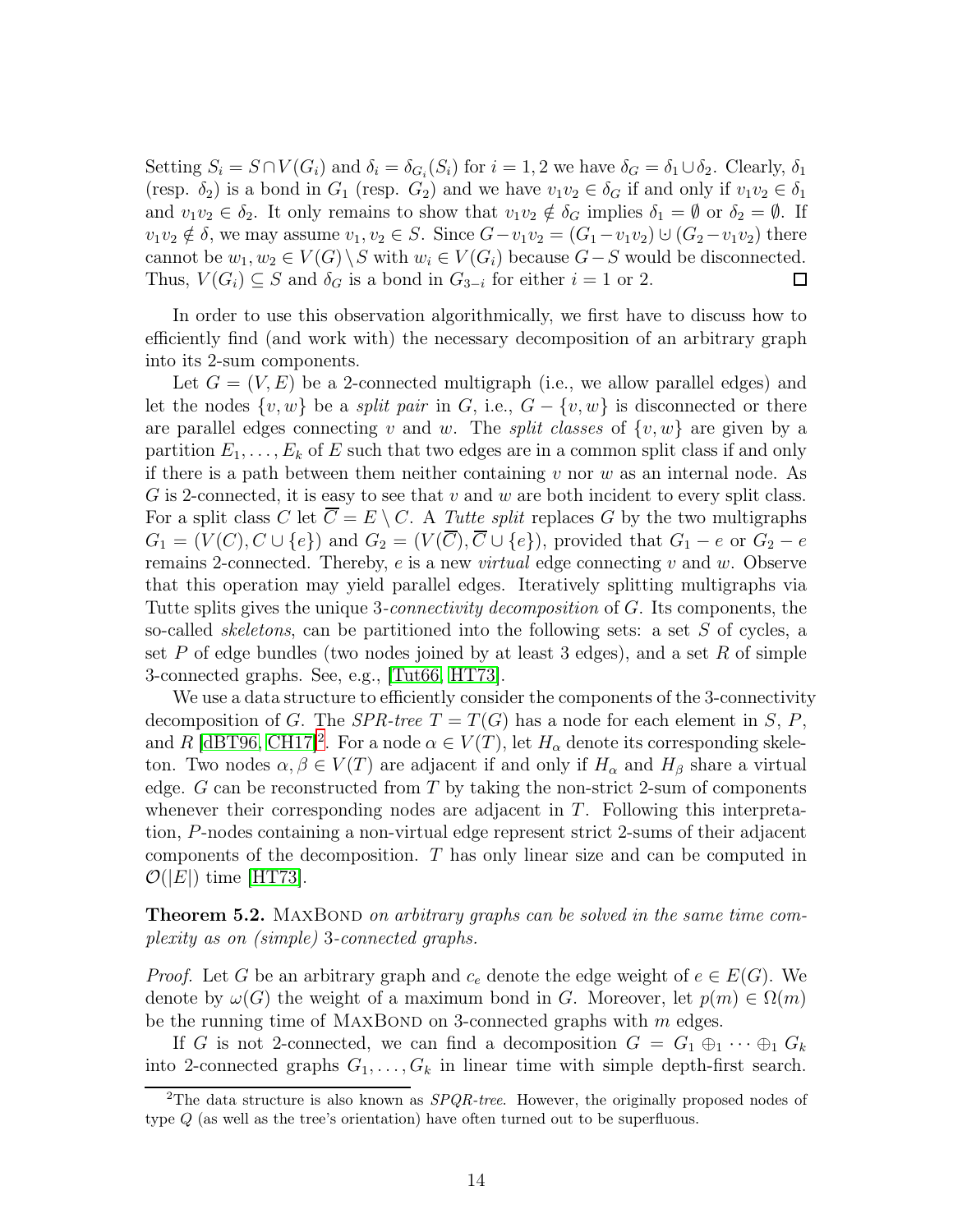We can consider these components individually since  $\omega(G) = \max_{i \in [k]} \omega(G_i)$  (see Observation [5.1\)](#page-12-1). Thus we may assume G to be 2-connected in the following.

For an edge  $e \in E(G)$ , we can compute a maximum bond not containing e (resp. containing e) in the same time as  $\omega(G)$  by contracting e (resp. setting its weight to a large enough value, e.g.,  $2\sum_{f \in E(G) \setminus \{e\}} |c_f|$ ).

First, we compute the SPR-tree  $T = T(G)$  of G, attach weight 0 to each virtual edge and root T at an arbitrary node  $\rho \in V(T)$ . Our algorithm will iteratively prune leaves in T.

Let  $\alpha$  be a leaf of T,  $\beta$  be its parent, and denote by e the common virtual edge in  $H_{\alpha}$  and  $H_{\beta}$ . We compute the value  $\omega_{\alpha}^{+}$  of a maximum bond in  $H_{\alpha}$  containing e and the value  $\omega_{\alpha}^-$  of a maximum bond not containing e. Then, we set the weight of e in  $H_\beta$  to  $\omega_\alpha^+$ , consider e as an original (no longer virtual) edge in  $H_\beta$ , remove  $\alpha$ from T, and proceed with the next leaf until only  $\varrho$  remains. In the latter case, we compute  $\omega_{\rho}$  as the maximum bond in the skeleton  $H_{\rho}$  (where all virtual edges are already transformed into original edges with some weight computed in the previous steps).

Consider the above setting when considering a leaf  $\alpha$ , and let  $\delta^*$  be a maximum bond in G. In case of  $\delta^* \subseteq E(H_\alpha) \setminus \{e\}$ , we have  $\omega(G) = \omega_\alpha^-$ . Otherwise, let G' be the graph obtained from T after the removal of  $\alpha$  (in particular, e is considered an original edge in  $G'$  of weight  $\omega_{\alpha}^{+}$ ). Then, we have:

$$
\omega(G) = \sum_{f \in \delta^*} c_f = \sum_{\substack{f \in \delta^* \cap E(G') \\ f \neq e}} c_f + \sum_{\substack{f \in \delta^* \cap E(H_\alpha) \\ f \neq e}} c_f
$$

$$
= \sum_{\substack{f \in \delta^* \cap E(G') \\ f \neq e}} c_f + \begin{cases} \omega_\alpha^+, & \text{if } e \in \delta^* \\ 0, & \text{if } e \notin \delta^* \end{cases}
$$

$$
= \omega(G').
$$

Overall, we have  $\omega(G) = \max{\{\omega_{\alpha}^-, \omega(G')\}}$ . Iterating our pruning strategy, we obtain

$$
\omega(G) = \max \left\{ \omega_{\varrho}, \max_{\alpha \in V(T(G)) \setminus \varrho} \{ \omega_{\alpha}^{-} \} \right\}.
$$

Observe that  $T(G)$  is the original SPR-tree and the  $\omega$ -values are the maximum bonds as computed by the algorithm.

Note that computing MAXBOND on  $P$ - and  $S$ -nodes can trivially be done in linear time: a maximum bond in P-nodes either picks all edges or no edge; a maximum bond in S-nodes picks either two edges of heaviest weight or none, if the sum of any two edge weights is negative. The SPR-tree can be built in linear time and the computations in a skeleton on m' edges can be done in time  $\mathcal{O}(p(m'))$ . We attain an overall running time of  $\mathcal{O}\Big(\sum_{\alpha\in V(T)}p(|E(H_{\alpha})|)\Big)\leq \mathcal{O}(p(|E(G)|)).$ 囗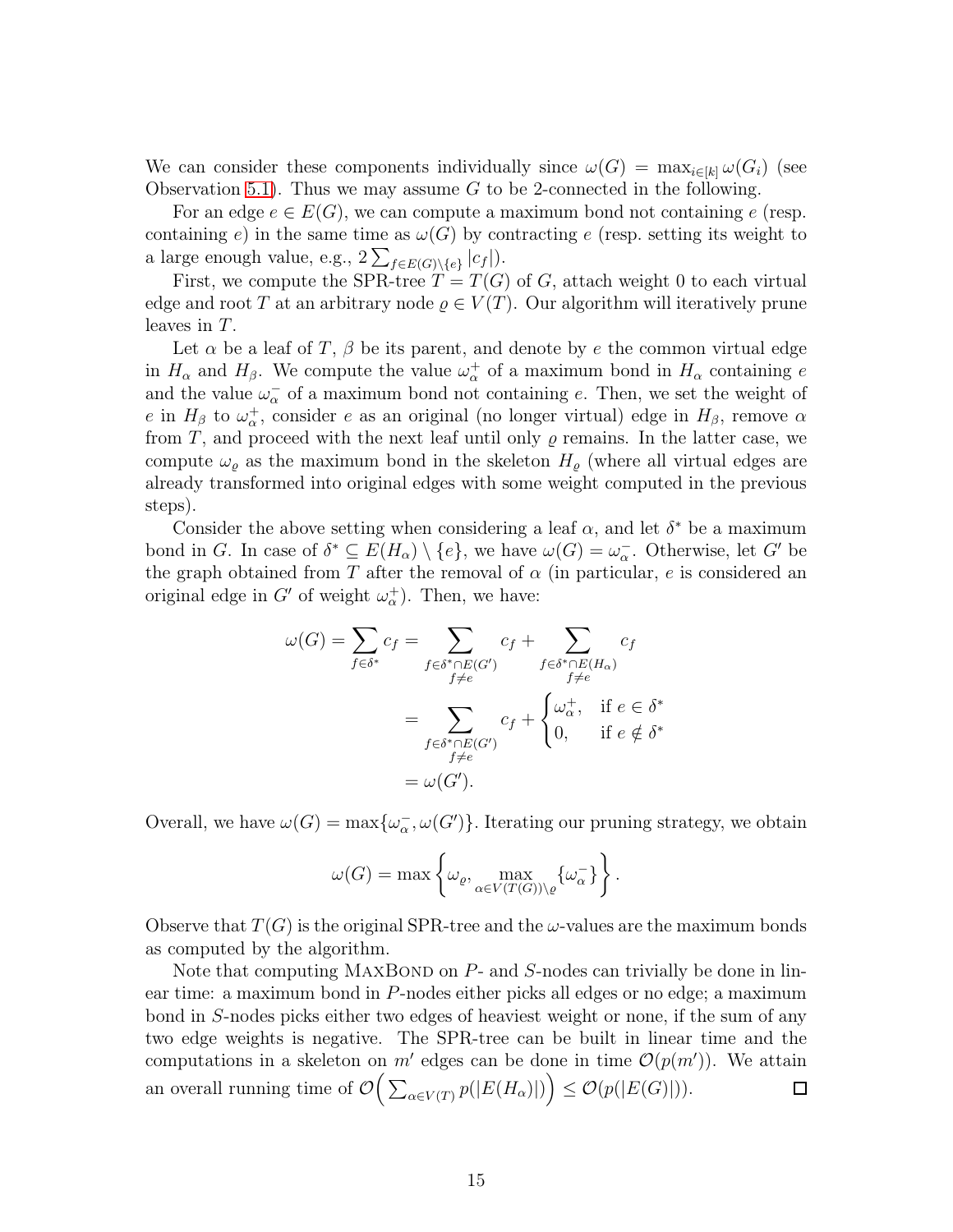Although not necessary in the above proof, we may mention that the bond polytope corresponding to a P-node is essentially that of a single edge; the bond polytope corresponding to an S-node, i.e., of a simple cycle, is discussed in Theorem [6.8](#page-19-1) below.

## <span id="page-15-0"></span>6 Non-Interleaved Cycle Inequalities

We will now start the investigation of inequalities associated to cycles. To this end, we introduce non-interleaved cycles and show that they give rise to facet-defining inequalities for bond polytopes of 3-connected graphs. We close this section by discussing this inequalities for 2-connected graphs.

**Definition 6.1.** Let G be a graph and  $C \subseteq G$  be a cycle. C is *interleaved*, if there are (not necessarily neighboring) nodes  $v_1, v_2, v_3, v_4 \in V(C)$  occurring along C in this order such that there are node-disjoint paths in  $G - E(C)$  connecting  $v_1$  with  $v_3$  and  $v_2$  with  $v_4$  respectively. Otherwise, C is non-interleaved.

Given an interleaved cycle C we call two paths  $P, Q$  witnessing the interleavedness of C interleaving (with respect to C). Two such paths can be found in polynomial time if they exist [\[RS95\]](#page-27-9). The following lemma introduces valid inequalities for bond polytopes, which we call *non-interleaved cycle inequalities*.

<span id="page-15-1"></span> $\sum_{e \in E(C)} x_e \leq 2$  is valid for BOND(G) if and only if C is non-interleaved. **Lemma 6.2.** Let G be a connected graph and  $C \subseteq G$  be a cycle. The inequality

*Proof.* First assume C is interleaved with interleaving paths  $P$  and  $Q$ . Set

 $S = V(P) \cup \{v \in V(G) : v \text{ is disconnected from } Q \text{ in } G \setminus P\}.$ 

Then  $\delta(S)$  is a bond with  $|\delta(S) \cap E(C)| = 4$ . Hence,  $\sum_{e \in E(C)} x_e \leq 2$  is not valid.

On the other hand, if  $\sum_{e \in E(C)} x_e \leq 2$  is violated there exists a bond  $\delta(S')$  with  $|\delta(S') \cap C| > 2$ . Since there always has to be an even number of cut edges on a cycle, we must have  $|\delta(S') \cap C| \ge 4$ . Let  $P_1, \ldots, P_\ell$  be the components of  $C - \delta(S')$  listed in their order of appearance along C. We may assume  $P_i \subseteq G[S']$  for odd i. Then there needs to exist a path  $Q_1 \subseteq G[S']$  connecting  $P_1$  and  $P_3$  and a path  $Q_2 \subseteq G-S'$ connecting  $P_2$  and  $P_4$ . Clearly,  $Q_1$  and  $Q_2$  are interleaving with respect to C.

**Lemma 6.3.** Let G be 3-connected and  $C \subseteq G$  be a non-interleaved cycle. Then C is an induced cycle.

*Proof.* Let G be 3-connected and assume there is a non-interleaved cycle C with a chord e. Let  $C_1$  and  $C_2$  be the cycles such that  $E(C_1) \cap E(C_2) = \{e\}$  and  $C = C_1 \triangle C_2$ . There is at least one node in  $C_1 \setminus C_2$  and at least one node in  $C_2 \setminus C_1$ . Furthermore, since G is 3-connected there exists a path P with  $P \cap E(C) = \emptyset$  connecting these two nodes. But then P and e are interleaving paths with respect to C. two nodes. But then  $P$  and  $e$  are interleaving paths with respect to  $C$ .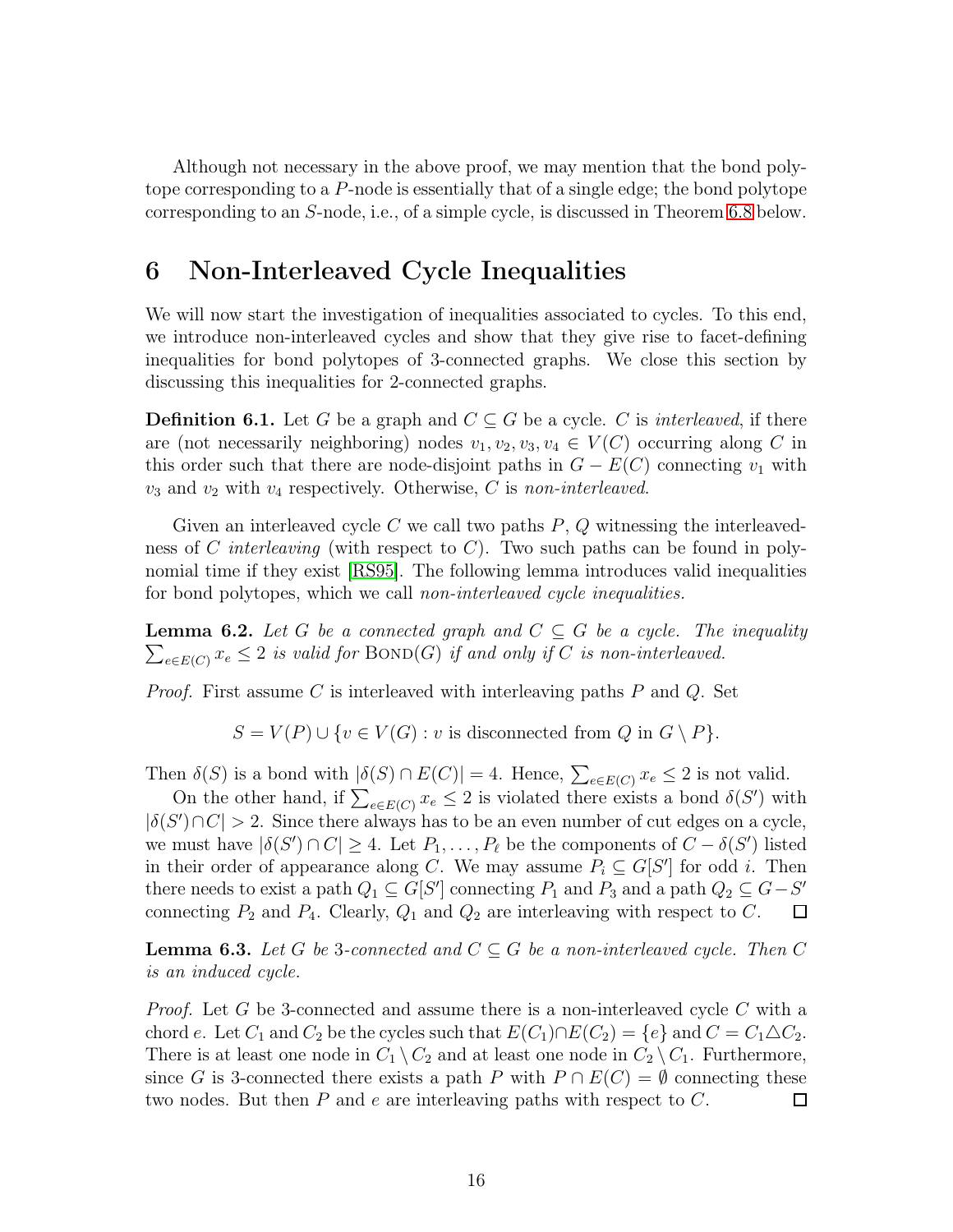<span id="page-16-0"></span>The following graph-theoretic lemma is the crucial ingredient for the facet theorem shown thereafter.

**Lemma 6.4.** Let  $G = (V, E)$  be 3-connected,  $C \subseteq G$  be a cycle, and  $f = pq \in$  $E \setminus E(C)$ . Then there exists an  $S \subseteq V$  such that  $\delta(S)$ ,  $\delta(S \cup \{p\})$ ,  $\delta(S \cup \{q\})$ , and  $\delta(S \cup \{p,q\})$  are bonds each containing two edges of C.

*Proof.* We consider two cases depending on whether  $pq$  is adjacent to C or not.

Case 1:  $|\{p,q\} \cap V(C)| = 1$ . We may assume  $p \in V(C)$  and  $q \notin V(C)$ . Since G is 3-connected, there exist internally node-disjoint paths P and Q with  $f \notin P$ , Q connecting p and q. We may assume  $|E(P) \cap E(C)| \geq 1$ , since p is not a cut-node. Now, set

$$
S^+ = V(P) \cup \{v \in V : v \text{ is disconnected from } C \setminus P \text{ in } G \setminus P\}
$$

and  $S = S^+ \setminus \{p, q\}$ . In the following, we show that the cuts  $\delta(S)$ ,  $\delta(S \cup \{p\})$ ,  $\delta(S \cup \{q\})$ , and  $\delta(S^+)$  are indeed bonds. To this end it suffices to prove that  $G[S]$ and  $G - S^+$  are both connected, and p and q are adjacent to both of these graphs.

By construction,  $G - S^+$  is connected, and the nodes p and q are adjacent to  $G[S]$ . Moreover, p is incident to two edges in C and only one of these is contained in  $G[S^+]$ . Thus, p is adjacent to  $G - S^+$ . Furthermore, the path Q connects q and C, yielding that q is adjacent to  $G - S^+$ . For each node  $v \in S$  there are three disjoint paths  $P'_1$ ,  $P'_2$ , and  $P'_3$  connecting v and C. Since  $v \in S$  we have  $V(P'_i) \cap V(P) \neq \emptyset$ for each  $i \in [3]$ . Since at most two of these paths contain p or q, there is a path connecting v with some node in  $V(P) \setminus \{p,q\}$ . Hence,  $G[S]$  is connected.

Case 2:  $p, q \notin V(C)$ . We prove that there are paths  $P_1, P_2$  connecting p with C, and  $Q_1, Q_2$  connecting q with C such that the paths of the triplets  $(P_1, P_2, Q_1)$  and  $(P_1, Q_1, Q_2)$  are pairwise disjoint within their triplet. Then, we may assume (possibly after exchanging indices) that there is a path  $R \subseteq C$  connecting  $P_1$  and  $Q_1$  such that  $R \cap P_2 = \emptyset$  and  $R \cap Q_2 = \emptyset$ . Then, setting  $S' = V(R) \cup V(P_1) \cup V(Q_1)$  it is straight forward to verify that

 $S^+ = S' \cup \{v \in V(G) : v \text{ is disconnected from } C \setminus R \text{ in } G - S'\}$ 

and  $S = S^+ \setminus \{p, q\}$  yield the claimed bonds (cf. Figure [2\)](#page-17-0).

We start by proving the existence of a triplet  $(P_1, P_2, Q)$  of disjoint paths  $P_1, P_2$ connecting p with C and Q connecting q with C. For a path P and nodes  $v, w \in$  $V(P)$  we denote by  $P[v:w]$  the subpath of P from v to w. Since G is 3-connected, by Menger's theorem, there exist three disjoint (except of  $p$ ) paths  $P_1, P_2, P_3$  connecting p with C. If one of them, say  $P_3$ , contains q we are done by choosing  $Q = P_3 \setminus (P_3[p:q] - q)$ . Otherwise, since G is 3-connected, there exists a path  $Q_0$ connecting q and C. If  $Q_0$  is not the claimed path  $Q$ , it intersects at least one of the  $P_i$ . We may assume that the first such intersection is between  $Q_0$  and  $P_3$  and is at a node x. Then, we set  $Q = Q_0[q:x] \cup P_3[x:c]$ . By construction, Q is disjoint from  $P_1$  and  $P_2$ .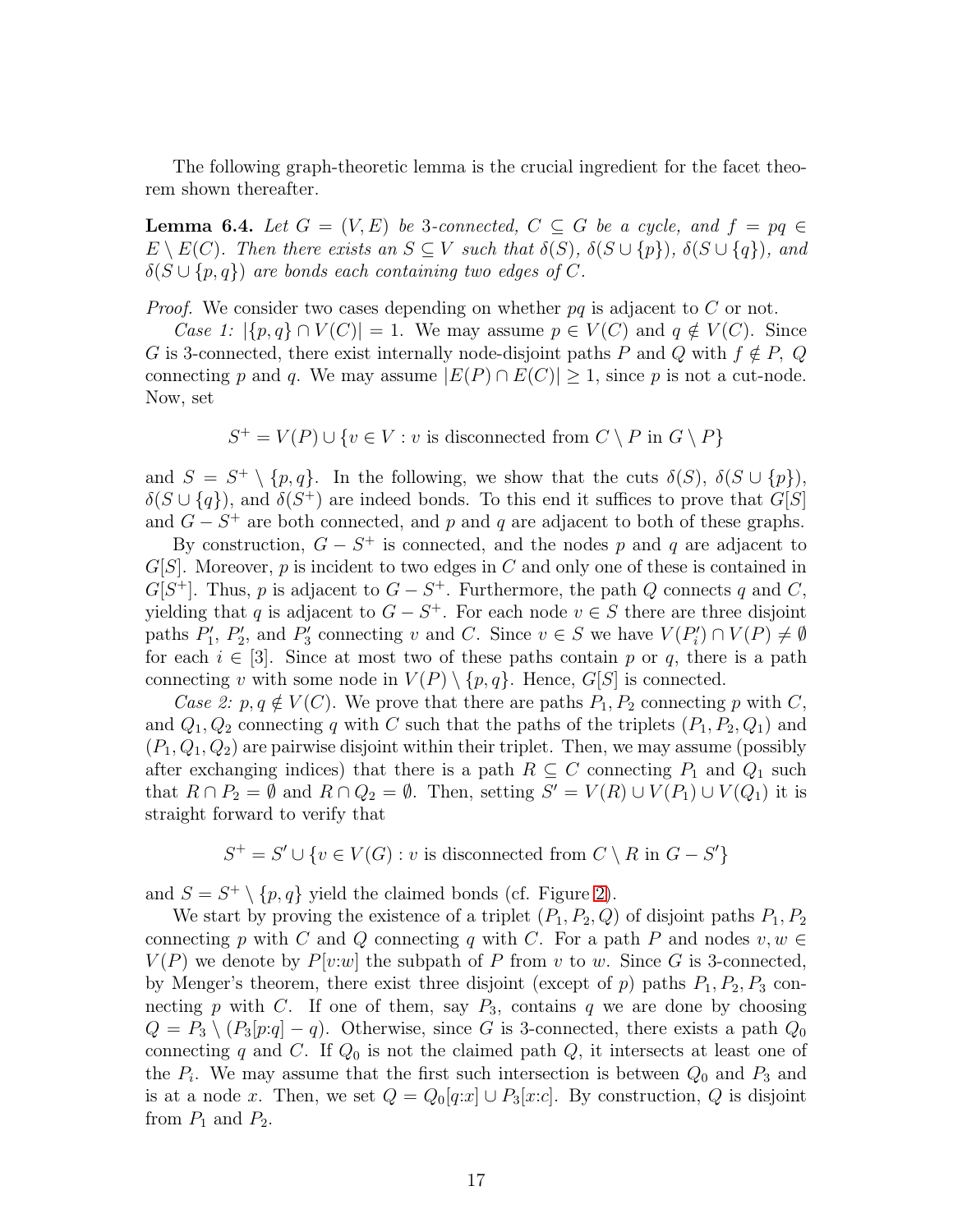<span id="page-17-0"></span>

Figure 2: The set S (red) in the second case of the proof of Lemma [6.4](#page-16-0)

<span id="page-17-1"></span>

Figure 3: Visualization of obtaining the necessary paths in the second case of the proof of Lemma [6.4](#page-16-0)

Now, we construct  $Q_1$  and  $Q_2$  given the disjoint triplet of paths  $(P_1, P_2, Q)$  such that  $P_1 = (p, p_1^1, \ldots, c_1), P_2 = (p, p_1^2, \ldots, c_2),$  and  $Q = (q, q_1, \ldots, c)$ . We may assume that  $c_1, c_2, c \in V(C)$  are pairwise distinct (cf. Figure [3a\)](#page-17-1). Since G is 3-connected, there exists a path  $Q'$  connecting q and C such that  $p, q_1 \notin Q'$ . If  $Q'$  is disjoint from  $P_1, P_2$  and Q we can set  $Q_1 = Q$  and  $Q_2 = Q'$ . So, assume Q' is not disjoint from  $P_1$ ,  $P_2, Q$ . Let x denote the first node along Q' (starting at q) such that  $x \in P_1, x \in P_2$ , or  $x \in Q$  (cf. Figure [3b\)](#page-17-1). If  $x \in P_i$ ,  $i \in [2]$ , we set  $Q_1 = Q$  and  $Q_2 = Q'[q:x] \cup P_i[x:c_2]$ . Now, assume  $x \in Q$ . Since G is 3-connected, there exists a path  $Q''$  connecting a node  $a \in V(Q[q:x]) \setminus \{q,x\}$  with C such that the two neighbors of a in Q are not contained in  $Q''$ . If  $Q''$  is disjoint from  $P_1, P_2, Q$ , we set  $Q_1 = Q[q:a] \cup Q''$  and  $Q_2 = Q'[q:x] \cup Q[x:c]$ . So, assume  $Q''$  intersects  $P_1$ ,  $P_2$  or  $Q$  and denote by y the first such intersection along Q'' starting in a (cf. Figure [3c\)](#page-17-1). We may assume  $p \notin V(Q'')$ because if there was no such path,  $G - \{x, p\}$  would be disconnected. Moreover, we may assume  $y \notin V(Q)$  because otherwise  $G - \{y, p\}$  would be disconnected. Thus (after possibly renaming), we may assume  $y \in P_2[p_1^2:c_2]$ . We have the claimed paths  $Q_1 = Q'[q:x] \cup Q[x:c]$  and  $Q_2 = Q[q:a] \cup Q''[a:y] \cup P_1[y:c_1]$ .  $\Box$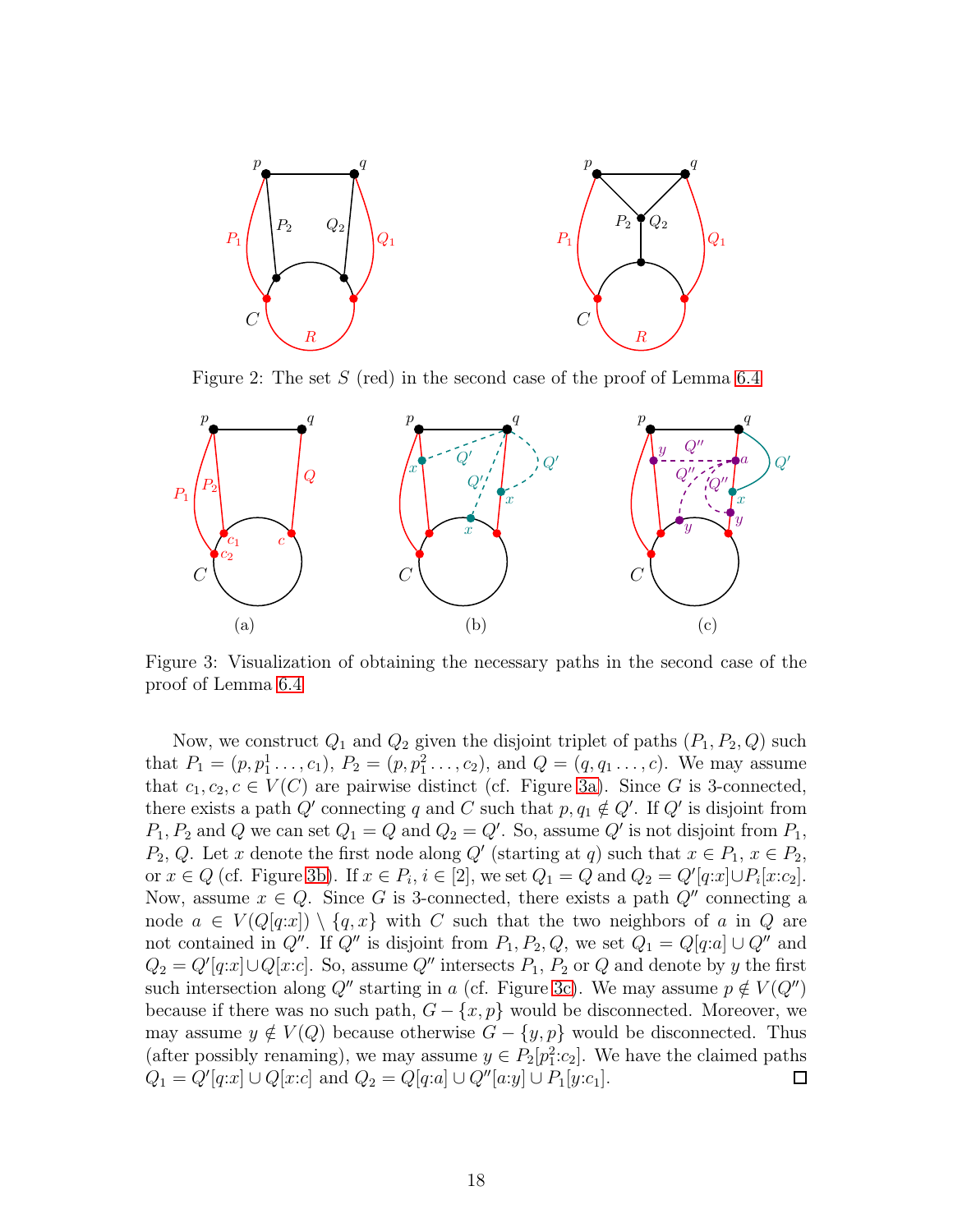<span id="page-18-1"></span>

Figure 4: Graph from Example [6.6](#page-18-0)

**Theorem 6.5.** Let  $G = (V, E)$  be 3-connected and  $C \subseteq G$  be a non-interleaved cycle. Then  $\sum_{e \in E(C)} x_e \leq 2$  defines a facet of BOND(G).

*Proof.* Since by Lemma [6.2,](#page-15-1)  $\sum_{e \in E(C)} x_e \leq 2$  is valid for BOND(G), there is a facetdefining inequality  $a^{\mathsf{T}} x \leq b$  such that  $\text{BOND}(G) \cap {\sum_{e \in E(C)} x_e = 2} \subseteq \text{BOND}(G) \cap$  ${a^{\mathsf{T}}x = b}$ . We show equality of these two faces by proving that  $a_e = a_f$  for all  $e, f \in E(C)$  and  $a_f = 0$  for each  $f \notin E(C)$ .

Let  $f = pq \in E(G) \setminus E(C)$ . By Lemma [6.4](#page-16-0) there is a set  $S \subseteq V$  such that  $\delta(S)$ ,  $\delta(S \cup \{p\}), \delta(S \cup \{q\}),$  and  $\delta(S \cup \{p,q\})$  are bonds, each satisfying  $\sum_{e \in E(C)} x_e = 2$ and thus,  $a^{\mathsf{T}} x = b$ . Hence, Lemma [4.9](#page-12-2) yields  $a_{pq} = 0$ . Note that for each  $v \in V(C)$ and  $vw \in E(C)$  the bond vectors  $x^{\delta({v})}$  and  $x^{\delta({v,w})}$  satisfy  $\sum_{e \in E(C)} x_e = 2$  and thus,  $a^{\mathsf{T}} x = b$ . Considering a 3-path on nodes  $v_1, \ldots, v_4$  labeled in order of their appearance along  $C$ , we have

$$
0 = a^{\mathsf{T}} x^{\delta(v_2)} - a^{\mathsf{T}} x^{\delta(v_3)} = (a_{v_1v_2} + a_{v_2v_3}) - (a_{v_2v_3} - a_{v_3v_4}) = a_{v_1v_2} - a_{v_3v_4},
$$
  
\n
$$
0 = a^{\mathsf{T}} x^{\delta(\{v_2, v_3\})} - a^{\mathsf{T}} x^{\delta(v_3)} = (a_{v_1v_2} + a_{v_3v_4}) - (a_{v_2v_3} - a_{v_3v_4}) = a_{v_1v_2} - a_{v_2v_3}.
$$

Thus, we have  $a_{v_1v_2} = a_{v_2v_3} = a_{v_3v_4}$  yielding  $a_e = a_f$  for all  $e, f \in E(C)$ .

We close this section by discussing non-interleaved cycle inequalities in 2-connected graphs. Even though validity of the non-interleaved cycle inequalities is maintained when only assuming 2-connectivity, such inequalities are not facet-defining in general for bond polytopes of non-3-connected graphs.

 $\Box$ 

<span id="page-18-0"></span>**Example 6.6.** Let G be the graph shown in Figure [4.](#page-18-1) Computing the facet description of  $BOND(G)$ , e.g., using the software package *Normaliz* [\[BIR](#page-25-2)<sup>+</sup>], we see the following:

- Consider the cycle induced by  $v_1, v_2, v_3, v_4$ . The non-interleaved cycle inequality associated to this cycle is not facet-defining for  $BOND(G)$ .
- Consider the cycle induced by  $v_1, v_2, v_3, v_7, v_6, v_5$ . The non-interleaved cycle inequality associated to this cycle is not facet-defining for  $BOND(G)$ .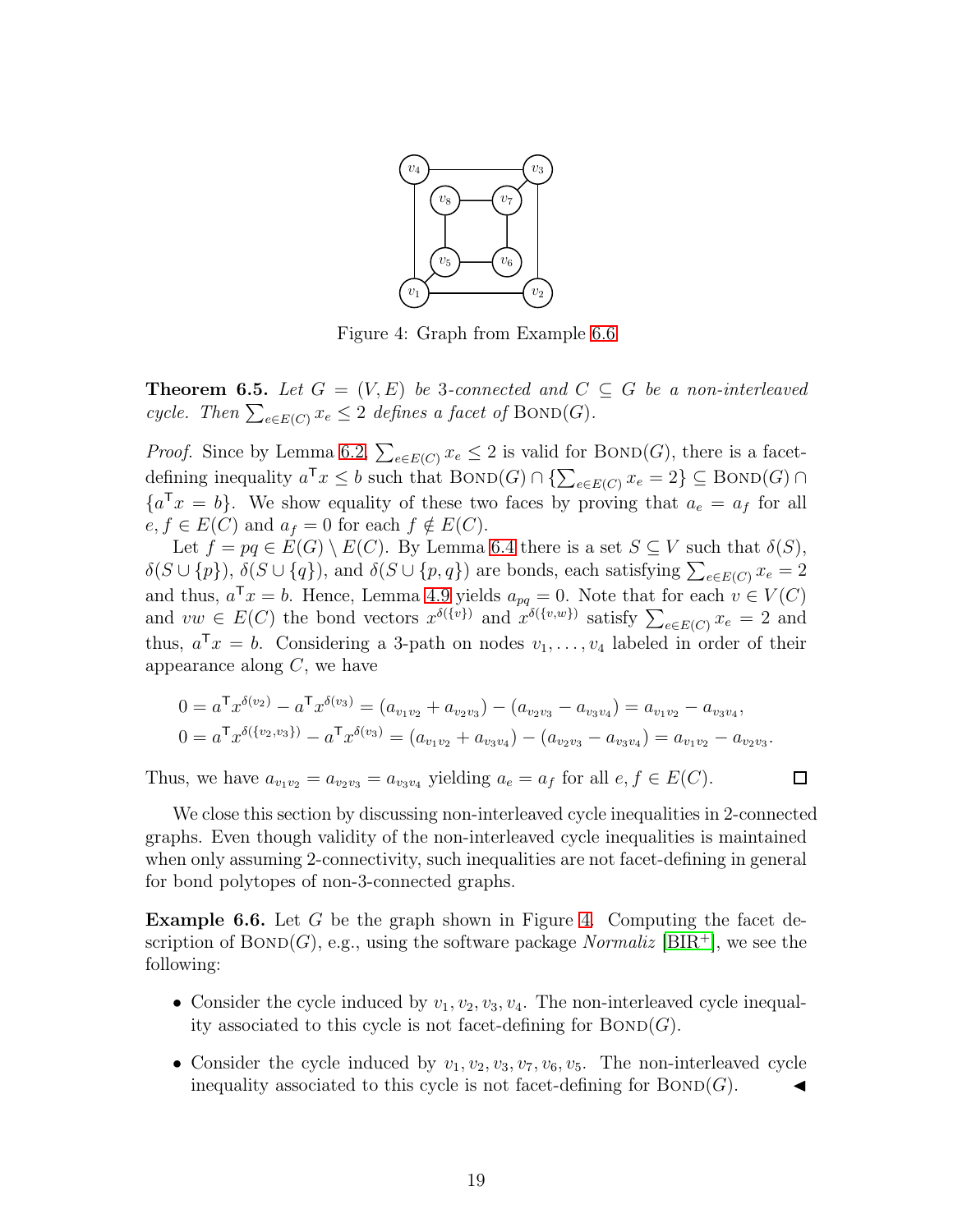However, we can give a necessary condition for a non-interleaved cycle in a 2 connected graph giving rise to a facet-defining inequality. To do this, we call a non-interleaved cycle C maximal non-interleaved if there is no non-interleaved cycle C' with  $|E(C) \setminus E(C')| = 1$ .

**Theorem 6.7.** Let G be a connected graph and  $C \subseteq E(G)$  be a cycle. If  $\sum_{e \in E(C)} x_e \le$ 2 defines a facet of  $\text{BOND}(G)$ , C is maximal non-interleaved.

*Proof.* Assume C is not maximal. Let C' be non-interleaved with  $C \setminus C' = \{f\}.$ Then,  $\sum_{e \in E(C)} x_e \leq 2$  is the sum of the inequalities  $\sum_{e \in E(C)} x_e \leq 2$  and  $x_f - \sum_{e \in E(C)} x_e \leq 0$ . As shown in Lemma 6.2, the first of the two inequalities is valid  $_{e\in E(C)'\setminus C} x_e \leq 0$ . As shown in Lemma [6.2,](#page-15-1) the first of the two inequalities is valid for  $BOND(G)$  and by [\[BM86,](#page-26-8) Theorem 3.3] the latter is valid for  $CUT(G)$  and thus for BOND(G). Hence,  $\sum_{e \in E(C)} x_e \leq 2$  cannot be a facet of BOND(G).  $\Box$ 

There is a class of simple non-3-connected graphs such that the non-interleaved cycle inequalities are not only facet-defining but together with the homogeneous (cut polytope) facets suffice to fully describe their bond polytopes:

<span id="page-19-1"></span>**Theorem 6.8.** For each  $n \geq 3$ , BOND $(C_n)$  is completely defined by the following facet-defining inequalities

$$
-x_e \le 0 \quad \text{for each } e \in E(C_n),
$$
  

$$
x_e - \sum_{f \in E(C_n) \setminus \{e\}} x_f \le 0 \quad \text{for each } e \in E(C_n),
$$
  

$$
\sum_{e \in E(C_n)} x_e \le 2.
$$

*Proof.* By [\[BM86,](#page-26-8) Corollary 3.10], the homogeneous inequalities above are the homogeneous facets of  $CUT(C_n)$ . Thus, by Theorem [3.2](#page-5-1) these are exactly the homogeneous facets of  $BOND(C_n)$ . Let  $\delta \subseteq E(C_n)$  be a cut. Then  $\delta$  is a bond if and only if  $\delta = \emptyset$  or  $|\delta| = 2$ . Thus, the inequality  $\sum_{e \in E(C_n)} x_e \leq 2$  defines a facet of BOND( $C_n$ ).

Now, let  $Q$  denote the polytope defined by the above inequalities. Clearly, we have  $BOND(C_n) \subseteq Q$ . Assume that Q has a vertex v not resembling a bond. Since all cuts  $\delta$  in  $C_n$  satisfying  $|\delta| = 2$  are bonds, v is given as  $\{v\} = \text{relint}(F) \cap$  ${\sum_{e \in E(C_n)} x_e = 2}$  for some 1-dimensional face F of Cu<sub>T</sub>(C<sub>n</sub>). Since all incidence vectors of nonempty bonds are contained in  $\{\sum_{e \in E(C_n)} x_e = 2\}$ , we have  $x^{\emptyset} \in F$ . By Proposition [3.1,](#page-4-2) the second vertex of  $F$  is the incidence vector of some bond, contradicting the existence of v. □

#### <span id="page-19-0"></span>7 Edge- and Interleaved Cycle Inequalities

<span id="page-19-2"></span>Finally, we discuss edge-inequalities and a natural generalization of non-interleaved cycle inequalities. To tackle the latter, we consider the intersection of bonds and interleaved cycles in a given graph.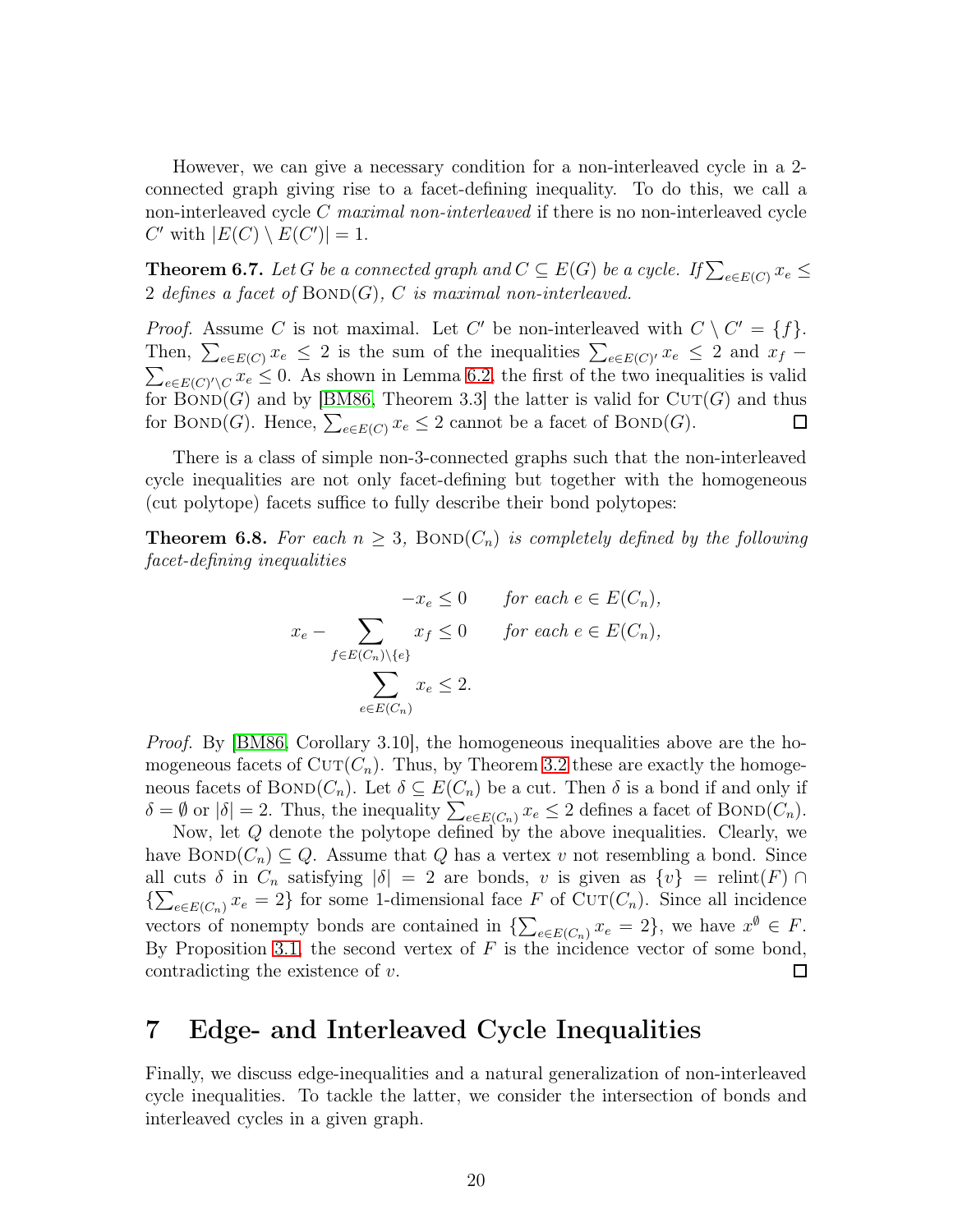**Lemma 7.1.** Let G be a graph,  $C \subseteq G$  be a cycle and  $k \in \mathbb{N}$ . Then  $\sum_{e \in E(C)} x_e \leq 2k$ is valid for  $BOND(G)$  if and only if G does not contain a minor H of the following form:  $H = T \cup T'$  where T and T' are disjoint trees, each on  $k + 1$  nodes that correspond to nodes in C alternating around C. If k is chosen minimally, the inequality is tight.

*Proof.* Let  $\mathcal{T} \subseteq G$  be a subgraph whose contraction gives  $T \subseteq H$ . By adding to  $\mathcal T$  any components not connected to C in  $G \setminus \mathcal T$ ,  $\delta = \delta_G(\mathcal T)$  becomes a bond with  $|\delta \cap E(C)| = 2(k+1)$ . Conversely, if there is a bond  $\delta = \delta(S) \subseteq E(G)$  with  $|\delta \cap E(C)| = \ell > 2k$ ,  $\ell$  even, this gives  $\ell \geq 2(k+1)$  components in  $C \setminus \delta$ . Since  $\delta$ is a bond, both  $G[S]$  and  $G - S$  contain trees as minors whose nodes correspond to these components.

Now, let k be minimal such that  $\sum_{e \in E(C)} x_e \leq 2k$  is valid for BOND(G). Then there exists some bond  $\delta$  in G such that  $2(k-1) < |\delta \cap E(C)| \leq 2k$ . Tightness of the inequality follows since the number of cut edges in a cycle is always even.  $\Box$ the inequality follows since the number of cut edges in a cycle is always even.

Indeed, such inequalities are facet-defining for some graphs. One class of such graphs are generalized *Wagner graphs*  $V_n$  ( $n \in 2\mathbb{N}$ ) also known as circulants  $C_n(1, \frac{n}{2})$  $\frac{n}{2}$ :  $V_n$  is obtained from the cycle  $C_n$  on nodes [n] by adding the edges  $\{i, i + \frac{n}{2}\}$  $\frac{n}{2}$  for  $1 \leq i \leq \frac{n}{2}$  $\frac{n}{2}$ . We call  $C_n$  the *outer cycle* of  $V_n$ .

<span id="page-20-0"></span> $\sum_{e \in E(C)} x_e \leq 4$  defines a facet of BOND( $V_n$ ). **Theorem 7.2.** Let  $n \geq 6$  and C be the outer cycle of  $V_n$ . Then, the inequality

*Proof.* By Lemma [7.1,](#page-19-2) the inequality  $\sum_{e \in E(C)} x_e \leq 4$  is valid for BOND( $V_n$ ). Thus, there is a facet-defining inequality  $a^{\mathsf{T}} x \leq b$  of  $\text{BOND}(V_n)$  dominating it. We show  ${a^{\mathsf{T}}x = b} = {\sum_{e \in E(C)} x_e = 4}$  by proving  $a_f = 0$  for each  $f \notin E(C)$  and  $a_e = a_f$ for each  $e, f \in E(C)$ .

First, we show that  $a_{pq} = 0$  for each  $pq \notin E(C)$ . For this, let v be a neighbor of p and w be a neighbor of q such that  $vw \in E(V_n) \setminus E(C)$  and set  $S = \{v, w\}$ . Then,  $\delta(S)$ ,  $\delta(S \cup \{p\})$ ,  $\delta(S \cup \{q\})$ , and  $\delta(S \cup \{p,q\})$  are bonds satisfying  $\sum_{e \in E(C)} x_e = 4$ and thus,  $a^{\mathsf{T}} x = b$ . Hence, Lemma [4.9](#page-12-2) yields  $a_{pq} = 0$ .

It remains to show that  $a_e = a_f$  for all  $e, f \in E(C)$ . It suffices to prove this for two incident edges  $e, f \in E(C)$ . Let  $\{w\} = e \cap f, e = vw$  and  $u \in V(V_n)$  the unique node with  $uv \in E(V_n) \setminus E(C)$ . Then  $\delta({u, v})$  and  $\delta({u, v, w})$  are bonds satisfying  $\sum_{e \in E(C)} x_e = 4$  and thus,  $a^T x = b$ . Since only edges in C have non-zero coefficients, it follows that  $0 = a^{\text{T}} x^{\delta({u,v})} - a^{\text{T}} x^{\delta({{u,v,w}})} = a_f - a_e$ .  $\Box$ 

On the other hand:

**Example 7.3.** Consider  $K_5$  and a 5-cycle  $C \subseteq K_5$ . The inequality  $\sum_{e \in E(C)} x_e \leq 4$ is valid and tight but not facet-defining.

Open Problem 1. Characterize interleaved cycles that induce facets.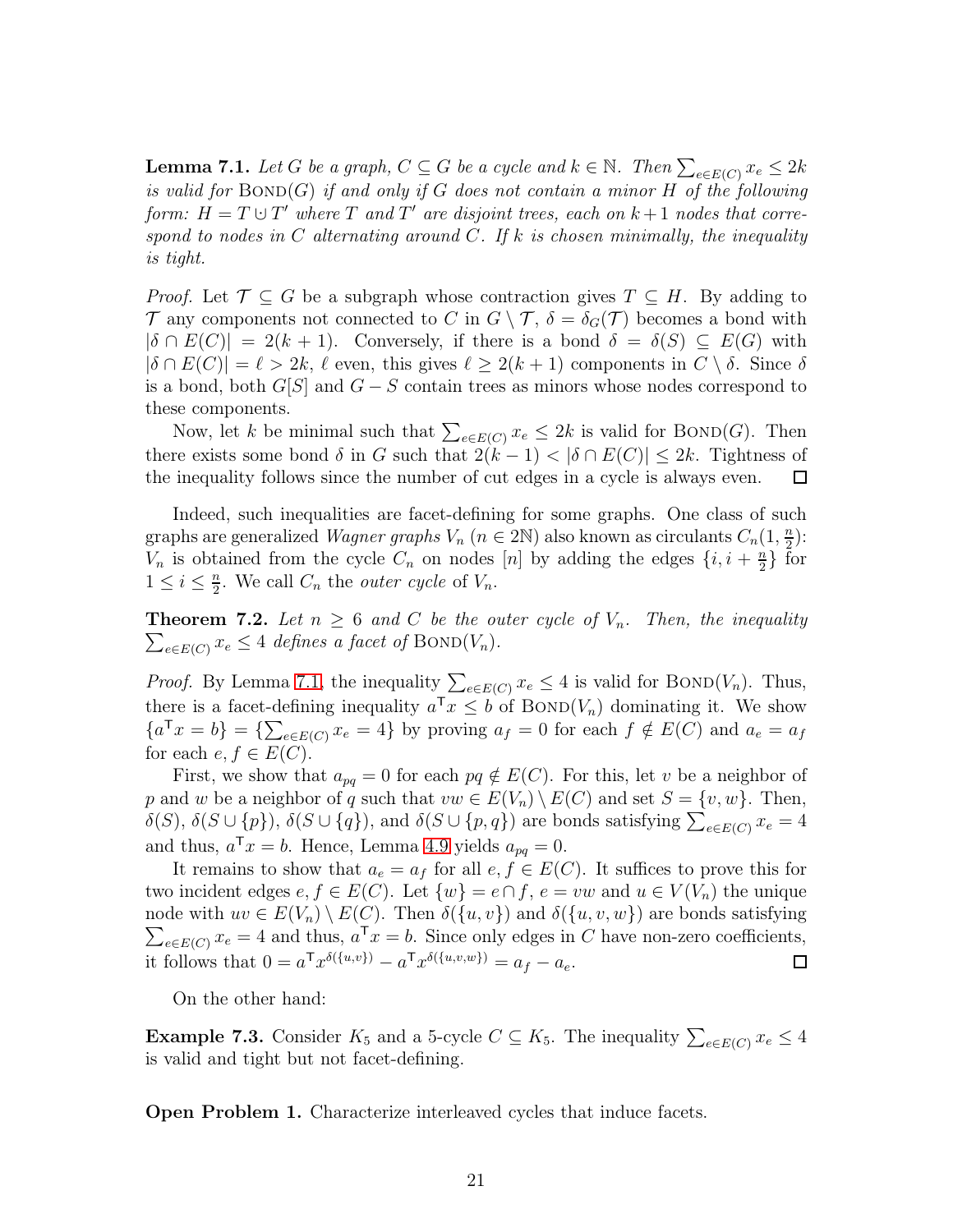We close this section by discussing inequalities associated to edges. By definition, the inequality  $x_e \leq 1$  is always valid for  $\text{BOND}(G)$ . In the following, we show that although this inequality is not facet-defining in general, there is an infinite class of graphs where it is.

**Lemma 7.4.** Let  $G = (V, E)$  be a connected graph and  $e \in E$ . If e is contained in a non-interleaved cycle,  $x_e \leq 1$  is not facet-defining for  $\text{BOND}(G)$ .

*Proof.* Let e be an edge contained in a non-interleaved cycle C. By Lemma [6.2](#page-15-1) and [\[BM86,](#page-26-8) Theorem 3.3], the inequalities

$$
\sum_{f \in E(C)} x_f \le 2 \quad \text{and} \quad x_e - \sum_{\substack{f \in E(C) \\ f \ne e}} x_f \le 0
$$

<span id="page-21-0"></span>are valid for BOND(G). Summing these two inequalities, we obtain  $2x_e \leq 2$ .  $\Box$ 

**Theorem 7.5.** For any  $n \geq 6$  and any  $e \in E(V_n)$  the inequality  $x_e \leq 1$  is facetdefining for  $\mathrm{BOND}(V_n)$ .

*Proof.* We use the same strategy as in the proof of Theorem [7.2.](#page-20-0) Let  $e \in E(V_n)$ . Since  $x_e \leq 1$  is valid for BOND( $V_n$ ) there exists a facet-defining inequality  $a^{\mathsf{T}} x \leq b$ dominating it. We show  $\{a^{\mathsf{T}}x = b\} = \{x_e = 1\}$  by proving  $a_f = 0$  for each  $f \in E(V_n) \setminus \{e\}.$ 

First assume  $f \cap e = \emptyset$ . Labeling the vertices along the outer cycle by [n], up to isomorphism it suffices to consider the following four cases (cf. Figure [5\)](#page-22-1): If  $e = \{1, n\}$  and  $f = \{i, i + 1\}$  for  $2 \leq i \leq \frac{n}{2}$ , we set  $S^+ = \left[\frac{n}{2} + 1\right]$ ; if  $e = \{1, n\}$  and  $f = \{i, \frac{n}{2} + i\}$  for  $2 \le i \le \frac{n}{2} - 1$ , we set  $S^+ = [i] \cup ([\frac{n}{2} + i]) [\frac{n}{2}]$  $\left(\frac{n}{2}\right)$ ); if  $e = \left\{\frac{n}{2}\right\}$  $\frac{n}{2}, n$  and  $f = \{i, i+1\}$  for  $1 \leq i \leq \frac{n}{2} - 2$  we set  $S^+ = [i+1] \cup ([n] \setminus [\frac{n}{2} + i])$ ; if  $e = \{\frac{n}{2}$  $\frac{n}{2},n\}$ and  $f = \{i, \frac{n}{2} + i\}$  for  $1 \leq i \leq \frac{n}{2} - 1$  we set  $S^+ = [i] \cup ([n] \setminus [\frac{n}{2} + i - 1])$ . It is straight forward to verify that for each of these sets,  $S^+$ ,  $S^+ \setminus \{i\}$ ,  $S^+ \setminus \{j\}$ , and  $S^+ \setminus \{i, j\}$  (where j is the other end node of f) induce bonds satisfying  $x_e = 1$  and thus  $a^{\mathsf{T}} x = b$ . Hence, Lemma [4.9](#page-12-2) yields  $a_f = 0$ .

It remains to show that each edge incident to e has coefficient 0. Depending on whether  $e$  is contained in the outer cycle or not, we are in one of the situations sketched in Figure [6.](#page-22-2) In both cases, considering the notation as in the figure, all bond-vectors in the inequalities below satisfy the equalities  $x_e = 1$  and thus  $a^{\mathsf{T}} x = b$ . Since  $a_h = 0$  for each edge  $h \in E(V_n) \setminus \{e, f_1, f_2, f_3, f_4\}$ , we have

$$
b = a^{\mathsf{T}} x^{\delta(\{v\})} = a_e + a_{f_1} + a_{f_3},
$$
  
\n
$$
b = a^{\mathsf{T}} x^{\delta(\{v,w_1\})} = a_e + a_{f_3},
$$
  
\n
$$
b = a^{\mathsf{T}} x^{\delta(\{v,w_1\})} = a_e + a_{f_3},
$$
  
\n
$$
b = a^{\mathsf{T}} x^{\delta(\{w,w_2\})} = a_e + a_{f_4},
$$
  
\n
$$
b = a^{\mathsf{T}} x^{\delta(\{w,w_2\})} = a_e + a_{f_4},
$$
  
\n
$$
b = a^{\mathsf{T}} x^{\delta(\{w,w_2\})} = a_e + a_{f_4},
$$
  
\n
$$
b = a^{\mathsf{T}} x^{\delta(\{w,w_4\})} = a_e + a_{f_2}.
$$

Hence, we have  $a_{f_1} = a^{\mathsf{T}} x^{\delta({v_1})} - a^{\mathsf{T}} x^{\delta({v_2, w_1})} = b - b = 0$  and analogously  $a_{f_2} =$  $a_{f_3} = a_{f_4} = 0.$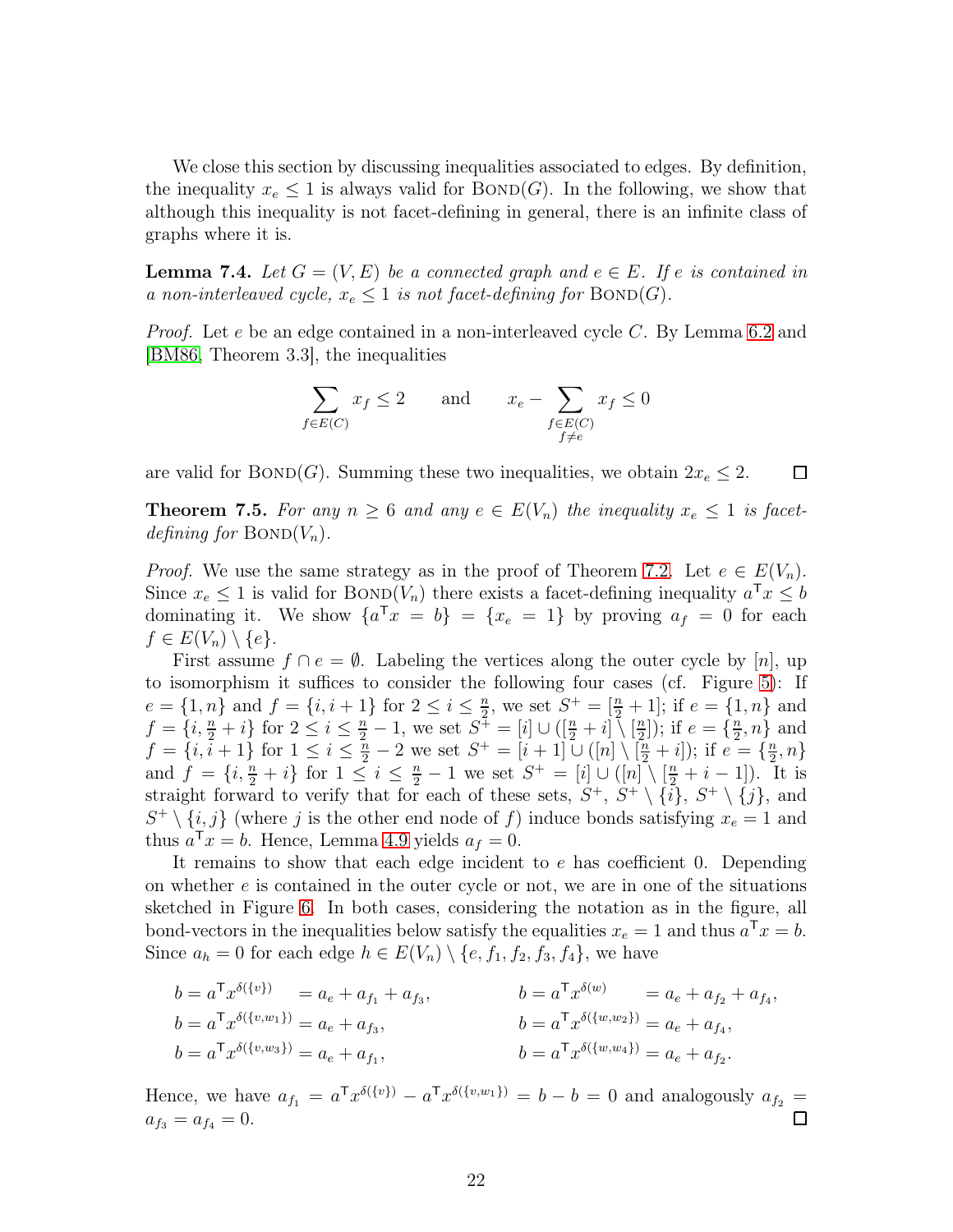<span id="page-22-1"></span>

<span id="page-22-2"></span>Figure 5: A visualization of the set  $S^+$  from the proof of Theorem [7.5.](#page-21-0) The subgraph  $G[S^+]$  is highlighted.



Figure 6: Sketches of  $V_n$  with notations from the proof of Theorem [7.5](#page-21-0)

Given this result and noticing that each cycle in  $V_n$  is interleaved gives rise to the following question:

**Open Problem 2.** Let G be a 3-connected graph. Does  $x_e \leq 1$  define a facet of  $BOND(G)$  for each e that is not contained in a non-interleaved cycle?

# <span id="page-22-0"></span>8  $(K_5 - e)$ -Minor Free Graphs

The focus of this section lies on  $(K_5 - e)$ -minor free graphs. We prove a linear description of bond polytopes for planar 3-connected such graphs. Moreover, we present a linear time algorithm for MAXBOND on arbitrary  $(K_5 - e)$ -minor free graphs. We start with a characterization of these graphs.

The wheel graph  $W_n$  on n-nodes is obtained from the cycle  $C_n$  by adding a new node c adjacent to each node of  $C_n$ . We call c the center node of  $W_n$  and  $C_n \subseteq W_n$ the *rim*. Moreover, we denote the graph shown in Figure [7](#page-23-0) by *Prism*.

<span id="page-22-3"></span>**Proposition 8.1.** [\[Wag60\]](#page-27-10) Each maximal  $(K_5 - e)$ -minor free graph G can be decomposed as  $G = G_1 \oplus_2 \cdots \oplus_2 G_\ell$  where each  $G_i$  is isomorphic to a wheel graph, Prism,  $K_3$ , or  $K_{3,3}$ .

As a consequence, it follows that each 3-connected  $(K_5 - e)$ -minor free graph is a wheel graph,  $Prism$ ,  $K_3$ , or  $K_{3,3}$ . We provide a complete facet description for all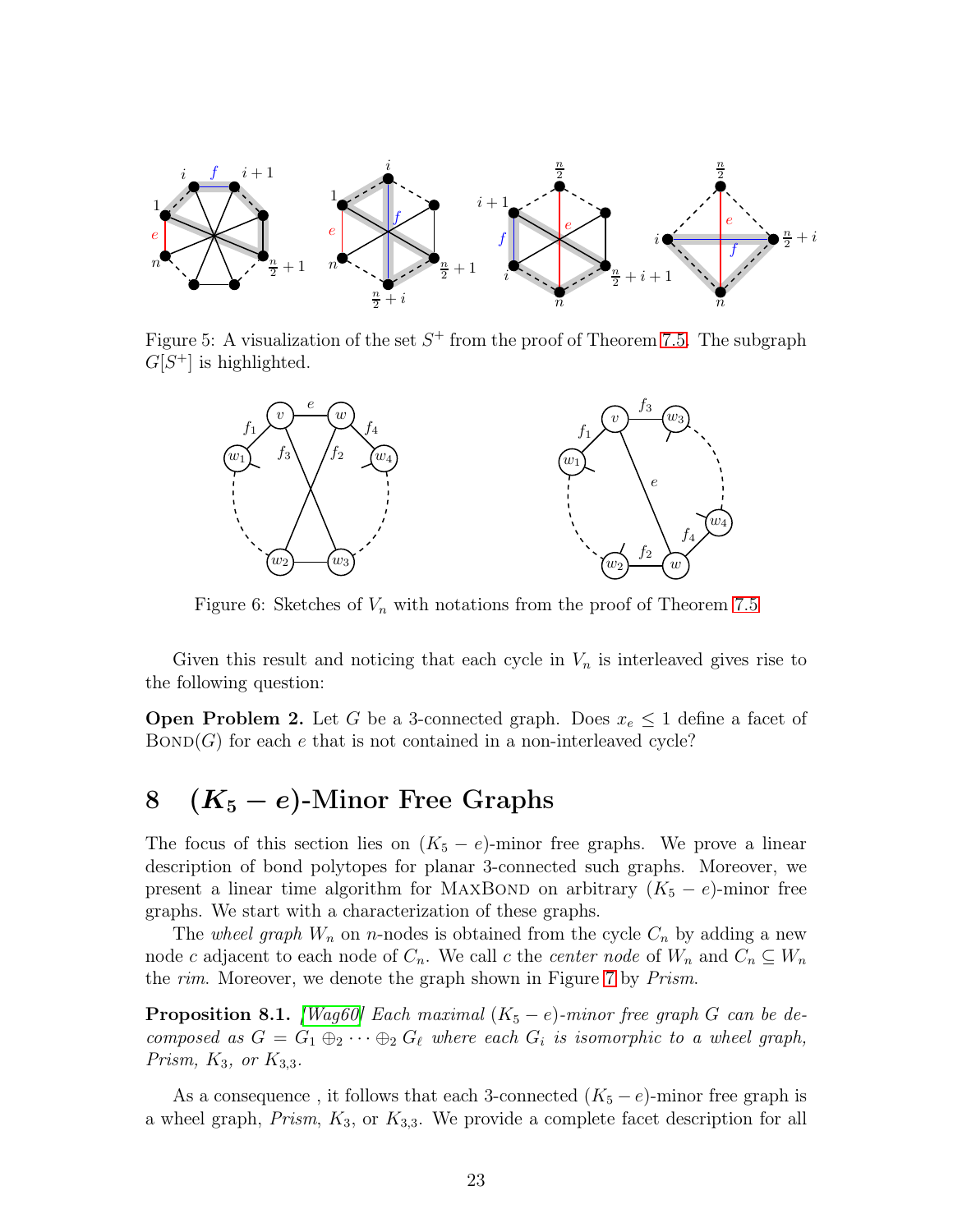

Figure 7: Prism

<span id="page-23-0"></span>planar such graphs (i.e., all but  $K_{3,3}$ ).

**Theorem 8.2.** Let  $G \neq K_{3,3}$  be a 3-connected  $(K_5 - e)$ -minor-free graph. Then  $BOND(G)$  is completely determined by the following facet-defining inequalities:

$$
x_e \ge 0 \tfor each edge e that is not contained in a triangle,\n
$$
x_e - \sum_{f \in E(C) \setminus \{e\}} x_f \le 0 \tfor each induced cycle C and e \in E(C),
$$
\n
$$
\sum_{e \in E(C)} x_e \le 2 \tfor each non-interleaved cycle C.
$$
$$

*Proof.* For  $K_3$ , the claim follows directly from the fact that  $CUT(K_3) = BOND(K_3)$ . The description of  $BOND(Prism)$  can be checked by computation. Thus, it remains to prove that  $BOND(W_n)$  is completely defined by the inequalities

$$
x_e - x_f - x_g \le 0 \tfor each triangle {e, f, g} in Wn,\n x_e - \sum_{f \in R \setminus \{e\}} x_f \le 0 \tfor each  $e \in R$ ,  
\n x_e + x_f + x_g \le 2 \tfor each triangle {e, f, g} in W<sub>n</sub>,  
\n  $\sum_{e \in R} x_e \le 2$ ,
$$

where  $R \subseteq E(W_n)$  denotes the set of rim edges of  $W_n$ .

By [\[BM86,](#page-26-8) Corollary 3.10], the homogeneous inequalities above are the homogeneous facets of  $\text{CUT}(W_n)$  and Theorem [3.2](#page-5-1) implies that these are precisely the homogeneous facets of  $\text{BOND}(W_n)$ .

Let c denote the center node of  $W_n$  and  $\delta \subseteq E$  be a cut. Then,  $\delta$  is a bond if and only if  $\delta = \emptyset$ ,  $\delta = \delta(c)$  or  $|\delta \cap R| = 2$ .

Let Q denote the polytope given by the above inequalities. Clearly we have  $\text{BOND}(W_n) \subseteq Q$ . We prove equality of the two polytopes by showing that each vertex of Q is the incidence vector of some bond.

Note that by [\[BM86,](#page-26-8) Corollary 3.10],  $Q = \text{CUT}(W_n) \cap {\sum_{e \in R} x_e \leq 2}$  and the vertices of CUT( $W_n$ ) contained in  $\{\sum_{e \in R} x_e \leq 2\}$  are exactly the incidence vectors of bonds. Now assume,  $Q$  has an additional vertex. Then, this is given as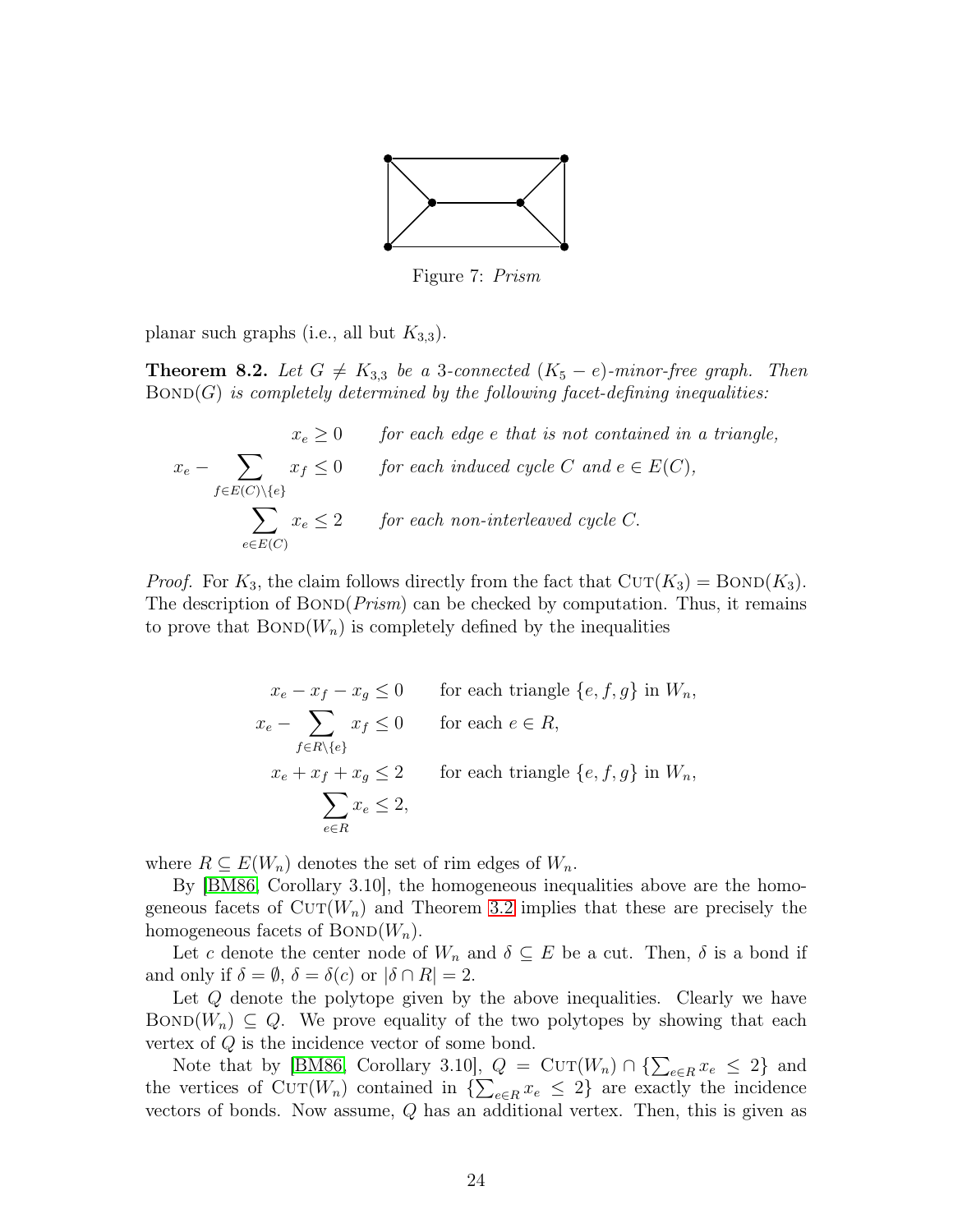<span id="page-24-1"></span>

Figure 8:  $K_5 - e$  on the edge set  $E = \{1, \ldots 9\}$ . Red edges are those of the support graph of the inequality from Example [8.3.](#page-24-0)

relint(F) ∩ { $\sum_{e \in R} x_e = 2$ } where F is a 1-dimensional face of CUT( $W_n$ ). Such a face has to contain one of  $x^{\emptyset}$  and  $x^{\delta(c)}$ . But by Proposition [3.1,](#page-4-2) in CUT( $W_n$ ) these are only adjacent to incidence vectors of bonds which yields a contradiction.  $\Box$ 

Given the previous results, it seems natural to ask, whether the bond polytope of 3-connected planar graphs is completely described by inequalities associated to cycles and edges. Unfortunately the answer to this question is negative, since already  $BOND(K_5 - e)$  has a facet that does not belong to the mentioned class.

<span id="page-24-0"></span>**Example [8.](#page-24-1)3.** Consider  $K_5 - e$  with the edge labeling as in Figure 8. The inequality  $x_1 + x_2 + x_4 + x_5 + x_7 - x_8 - x_9 \leq 2$  defines a facet of BOND( $K_5 - e$ ).

We close this section by presenting a linear time algorithm for MAXBOND on  $(K_5 - e)$ -minor free graphs. For details on tree-width and parameterized algorithms see, e.g., [\[DF13\]](#page-26-17).

<span id="page-24-2"></span>**Proposition 8.4.** [\[DLP](#page-26-1)+19, [DEH](#page-26-4)+20] Given a nice tree decomposition of G with width k, MAXBOND can be solved on G in time  $2^{\mathcal{O}(k \log(k))} \times |V(G)|$ .

**Theorem 8.5.** Given a  $(K_5 - e)$ -minor free graph  $G = (V, E)$  with  $|V| = n$ , MAXBOND can be solved on G in time  $\mathcal{O}(n)$ .

*Proof.* By Proposition [8.1](#page-22-3) and the fact that *Prism*,  $K_3$ ,  $K_{3,3}$  are of constant size, and  $|E(W_n)| = 2(|V(W_n)|-1)$ , we have  $|E(G)| \in \mathcal{O}(n)$ . Using Theorem [5.2,](#page-13-1) we can restrict ourselves to 3-connected  $(K_5 - e)$ -minor free graphs by only  $\mathcal{O}(n)$  additive effort. By Proposition [8.1](#page-22-3) these graphs are wheel graphs,  $Prism$ ,  $K_3$ , and  $K_{3,3}$ .

Since we can solve MAXBOND in constant time on *Prism*,  $K_3$ , and  $K_{3,3}$ , it only remains to prove that MAXBOND can be solved in time  $\mathcal{O}(n)$  on wheel graphs. Denoting the center of  $W_n$  by c and the rim nodes by  $v_1, \ldots, v_n$ , it is straight forward to verify that a nice tree decomposition of  $W_n$  with width 3 is given by the bags  ${c}$ ,  ${cv_1}, {cv_1}, {cv_1v_2}, {cv_1v_2v_3}, {cv_1v_3}, {cv_1v_3v_4}, {cv_1v_4}, {cv_1v_4v_5}, \ldots, {cv_1v_{n-1}}, {cv_1v_{n-1}v_n}.$  Using this tree decomposition, Proposition 8.4 yields the claim.  $\square$  ${cv_1v_{n-1}v_n}$ . Using this tree decomposition, Proposition [8.4](#page-24-2) yields the claim.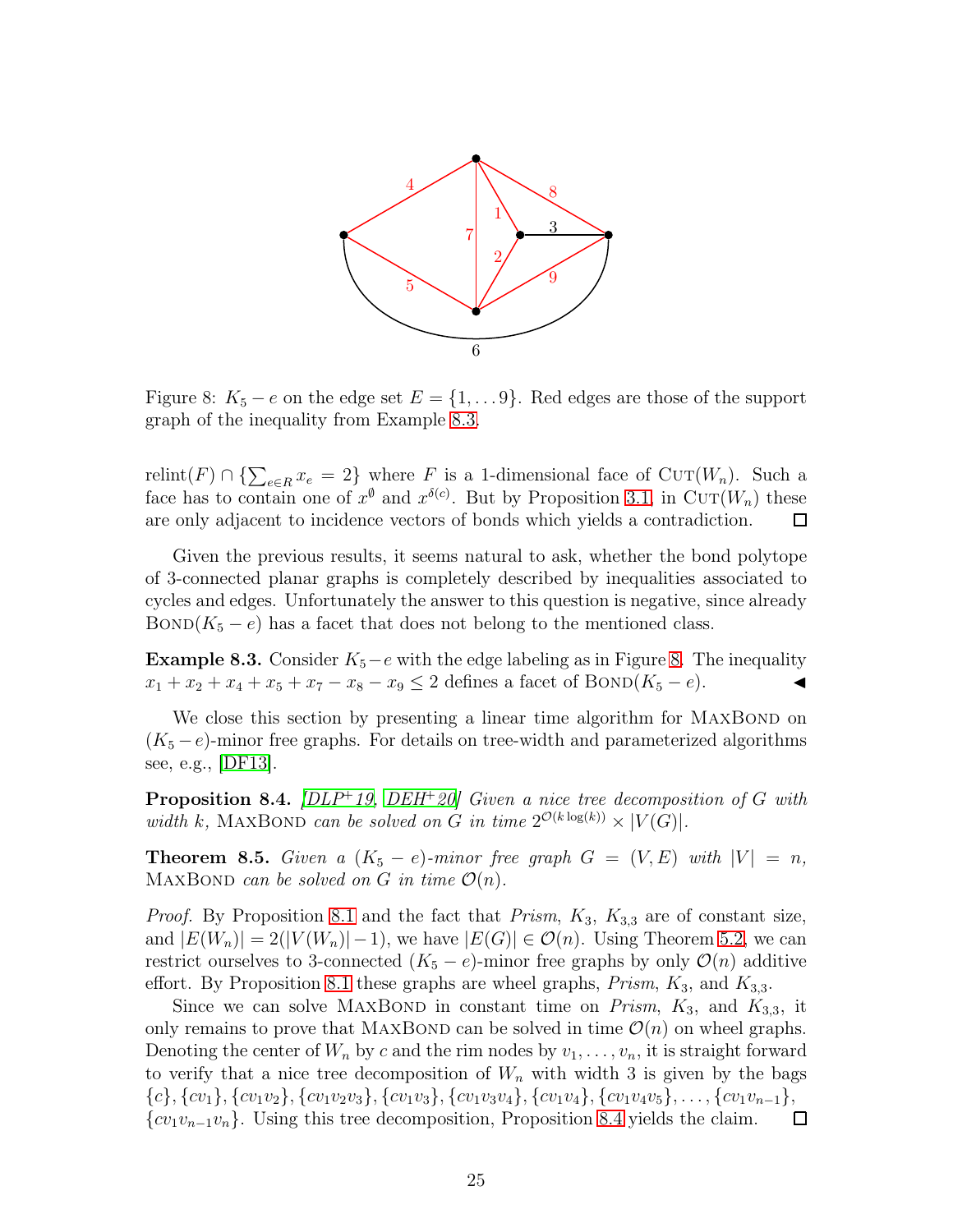Note that although the above algorithm has asymptotically linear runtime, the runtime is dependent on large constants. Since the presented tree decomposition for wheel graphs is in fact even a path decomposition and wheel graphs are of special simple structure for this measure, it should certainly be possible to improve on the constant quite a bit. Although this might yield a more practical algorithm, this would be out of scope for this work.

### 9 Conclusion

We have introduced bond polytopes and investigated the relation of these to cut polytopes. Then, we have studied the effect of graph-operations on facets of bond polytopes. We have presented a reduction of MAXBOND to 3-connected graphs. Moreover, we have started an investigation of cycle- and edge inequalities for bond polytopes and derived a family of facet-defining inequalities for bond polytopes. Finally, we have presented a linear time algorithm for MAXBOND on  $(K_5 - e)$ -minor free graphs as well as a linear description for all 3-connected planar such graphs.

Recall the open problems from Section [7:](#page-19-0)

Open Problem 1. Characterize interleaved cycles that induce facets.

**Open Problem 2.** Let G be a 3-connected graph. Does  $x_e \leq 1$  define a facet of  $BOND(G)$  for each e that is not contained in a non-interleaved cycle?

On the algorithmical side, we have seen the importance of clique sums. Considering cut polytopes, for  $k \leq 3$  we can derive a linear description of  $\text{Cur}(G_1 \oplus_k G_2)$ given linear descriptions of  $\text{CUT}(G_1)$  and  $\text{CUT}(G_2)$ . While we have seen how to handle 1- and 2-sums in algorithms for MAXBOND, we could not mirror this into the world of bond polytopes. As a result this would for example yield a linear description for arbitrary  $(K_5 - e)$ -minor free graphs. Therefore, the following question arises:

**Open Problem 3.** Given a graph  $G = G_1 \oplus_k G_2$  and linear descriptions of BOND( $G_1$ ) and  $BOND(G_2)$ . Can we derive a linear description of  $BOND(G)$ , at least for  $k = 1, 2$ ?

As a first step, one may investigate how facets of  $BOND(G_1)$  and  $BOND(G_2)$  can be combined to obtain facets of  $BOND(G)$ .

# References

- <span id="page-25-1"></span>[BG09] W. Bruns and J. Gubeladze. Polytopes, rings, and K-theory. Springer Monographs in Mathematics. Springer, Dordrecht, 2009.
- <span id="page-25-0"></span>[BGM85] F. Barahona, M. Grötschel, and A. R. Mahjoub. Facets of the bipartite subgraph polytope. Mathematics of Operations Research, 10(2):340–358, 1985.
- <span id="page-25-2"></span>[BIR<sup>+</sup>] W. Bruns, B. Ichim, T. Römer, R. Sieg, and C. Söger. Normaliz. algorithms for rational cones and affine monoids. <https://normaliz.uos.de>.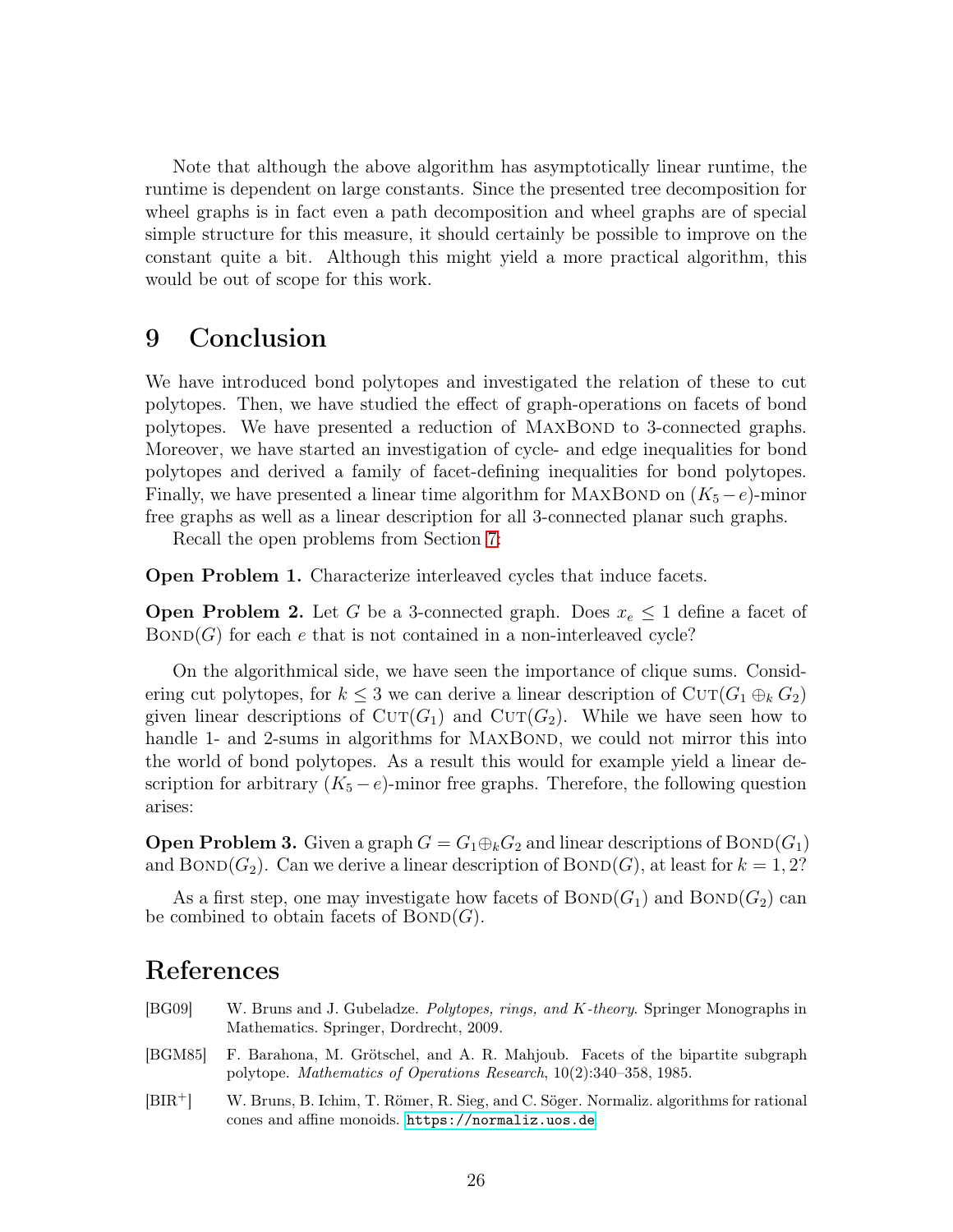- <span id="page-26-8"></span>[BM86] F. Barahona and A. R. Mahjoub. On the cut polytope. Mathematical Programming, 36:157–173, 1986.
- <span id="page-26-5"></span>[CCG+13] R. Carvajal, M. Constantino, M. Goycoolea, J. Vielma, and A. Weintraub. Imposing connectivity constraints in forest planning models. Operations Research, 61:824–836, 2013.
- <span id="page-26-16"></span>[CH17] M. Chimani and P. Hliněný. A tighter insertion-based approximation of the crossing number. Journal of Combinatorial Optimization, 33:1183–1225, 2017.
- <span id="page-26-3"></span>[Cha17] B. Chaourar. A linear time algorithm for a variant of the MAX CUT problem in series parallel graphs. Advances in Operations Research, 2017:1267108:1–1267108:4, 2017.
- <span id="page-26-2"></span>[Cha20] B. Chaourar. Connected max cut is polynomial for graphs without the excluded minor  $K_5\backslash e$ . Journal of Combinatorial Optimization, 40(4):869–875, 2020.
- <span id="page-26-13"></span>[CJNR19] M. Chimani, M. Juhnke-Kubitzke, A. Nover, and T. Römer. Cut polytopes of minorfree graphs. arXiv, abs/1903.01817, 2019.
- <span id="page-26-15"></span>[dBT96] G. di Battista and R. Tamassia. On-line planarity testing. SIAM Journal on Computing, 25:956–997, 1996.
- [DDS16] M. Deza and M. Dutour Sikirić. Enumeration of the facets of cut polytopes over some highly symmetric graphs. International Transactions in Operational Research, 23(5):853–860, 2016.
- <span id="page-26-6"></span>[DDW16] G. Ding, S. Dziobiak, and H. Wu. Large - or -minors in 3-connected graphs. Journal of Graph Theory, 82(2):207–217, 2016.
- <span id="page-26-4"></span>[DEH+20] G. L. Duarte, H. Eto, T. Hanaka, Y. Kobayashi, Y. Kobayashi, D. Lokshtanov, L. L. C. Pedrosa, R. C. S. Schouery, and U. S. Souza. Computing the largest bond and the maximum connected cut of a graph, 2020.
- <span id="page-26-17"></span>[DF13] R. G. Downey and M. R. Fellows. Fundamentals of Parameterized Complexity. Texts in Computer Science. Springer London, 2013.
- <span id="page-26-14"></span>[Die18] R. Diestel. Graph theory. Graduate Texts in Mathematics. Springer, Berlin, fifth edition, 2018.
- <span id="page-26-9"></span>[DL92a] M. Deza and M. Laurent. Facets for the cut cone I. Mathematical Programming, 56:121–160, 1992.
- <span id="page-26-10"></span>[DL92b] M. Deza and M. Laurent. Facets for the cut cone II: clique-web inequalities. Mathematical Programming, 56:161–188, 1992.
- <span id="page-26-11"></span>[DL09] M. Deza and M. Laurent. Geometry of Cuts and Metrics. Algorithms and Combinatorics, 15. Springer My Copy UK, 2009.
- <span id="page-26-1"></span>[DLP<sup>+</sup>19] G. L. Duarte, D. Lokshtanov, L. L. C. Pedrosa, R. C. S. Schouery, and U. S. Souza. Computing the largest bond of a graph. In Proc. of Intl Symposium on Parameterized and Exact Computation, IPEC 2019, volume 148 of LIPIcs, pages 12:1–12:15, 2019.
- <span id="page-26-12"></span>[DS17] M. Deza and M. Sikiric. Generalized cut and metric polytopes of graphs and simplicial complexes. Optimization Letters, 2017.
- <span id="page-26-0"></span>[EHKK19] H. Eto, T. Hanaka, Y. Kobayashi, and Y. Kobayashi. Parameterized algorithms for maximum cut with connectivity constraints. In Proc. of Intl Symposium on Parameterized and Exact Computation, IPEC 2019, volume 148 of LIPIcs, pages 13:1–13:15, 2019.
- <span id="page-26-7"></span>[Fly17] M. Flynn. The largest bond in 3-connected graphs. Honors Theses. 695, University of Mississippi, 2017. [https://egrove.olemiss.edu/hon\\_thesis/695/](https://egrove.olemiss.edu/hon_thesis/695/).